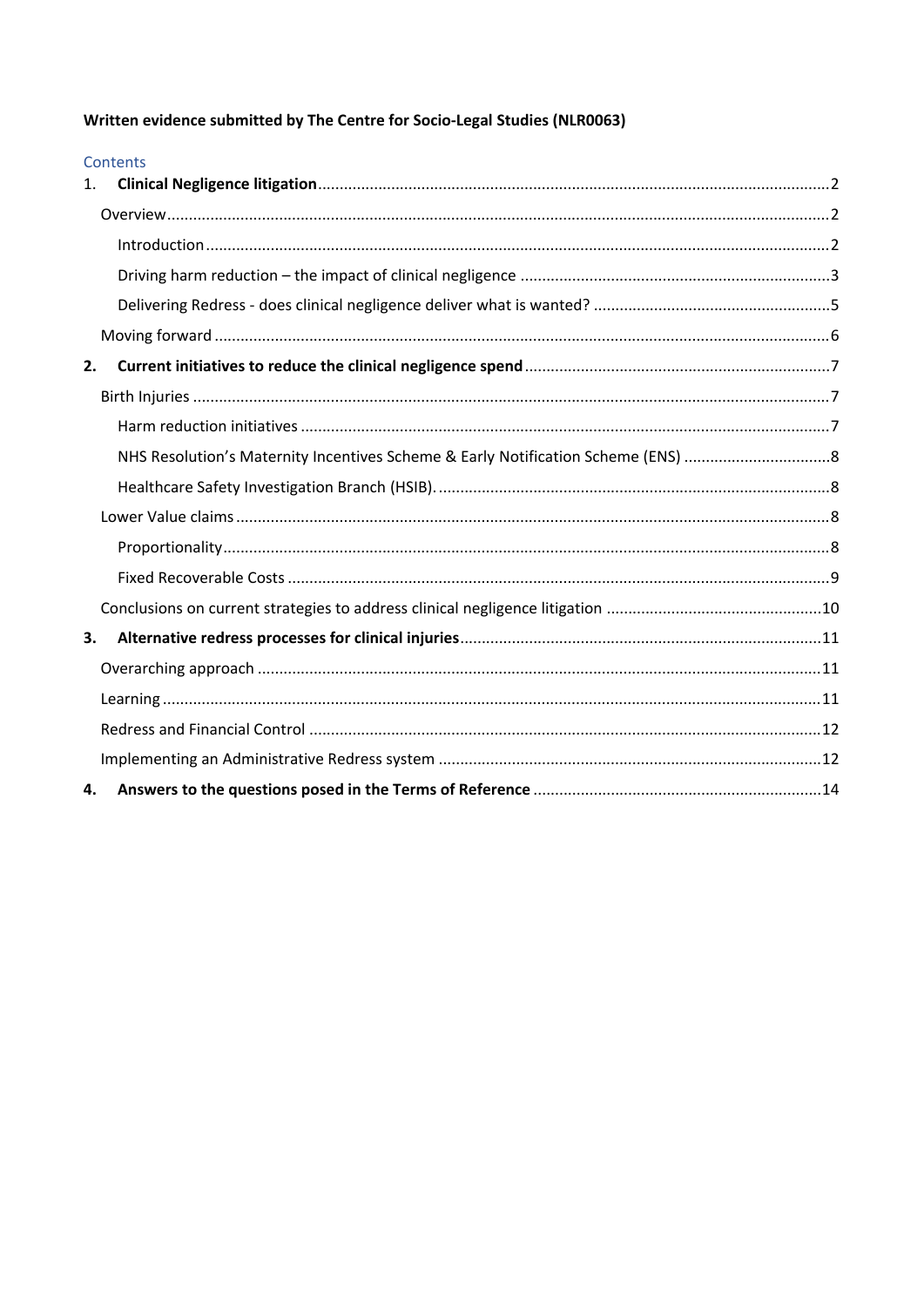## <span id="page-1-0"></span>1. **Clinical Negligence litigation**

### <span id="page-1-1"></span>**Overview**

Clinical negligence litigation enables individuals to obtain legal redress in the form of financial compensation when they are able to prove negligent harm. Government policy in this area has three key aims:

- to reduce the number of incidents of patients being harmed via providing an information base for future learning;
- to provide access to redress for those harmed by the system;
- and to manage the cost of such incidents to the public purse.

This paper argues that the clinical negligence system is expensive, inefficient and slow, effectively excluding access to redress for most of those harmed by the system and acts as a real barrier to creating a learning environment. In the view of the authors, the evidence suggests that attempts to reform the system to remove these obstacles are unlikely to be successful and would create unacceptable levels of cost and that an administrative redress scheme would be more effective in reducing harm and providing individual redress.

Where figures are quoted from NHS Resolution they are generally taken from the 2018/19 report to avoid the impacts of the covid pandemic.

### <span id="page-1-2"></span>Introduction

In the UK clinical negligence litigation is the predominant mechanism of obtaining justice for those who have been injured by substandard care. Compensation or damages can only be obtained if it is found, on the balance of probability, that the care provided fell below medically acceptable standards and directly caused the injury. Compensation for clinical negligence hinges on the circumstances in which the harm occurred, not the needs of the injured person. Whether this system is truly just is open to question.

Clinical negligence cases have mushroomed, both in terms of claim numbers and award values, since NHS Resolution (then known as the NHS Litigation Authority) was founded in 1995. Given these substantial shifts it is not surprising that further changes are being sought, but before undertaking more reforms it is worth a very brief consideration of the major reforms which have already been implemented.

# *Legal aid and LAPSO*

The availability of legal aid for clinical negligence had been narrowing for years, with a 'fixed fee' system operational between 2006-2009, followed by a 10% fee reduction in 2010. The most dramatic reduction came in April 2013, when the Legal Aid, Sentencing and Punishment of Offenders Act 2012 (LAPSO) was introduced. LAPSO effectively removed legal aid for almost all clinical negligence cases, the only exception being brain injured babies. These changes have shifted the way cases were funded towards Conditional Fee Agreements (CFAs or "no win no fee").

LAPSO also dramatically impacted litigation funding from CFAs. Prior to LAPSO coming into effect in April 2013, a claimant could enter into a CFA and purchase an ATE policy. This meant that if they lost their case they did not have to pay their solicitor due to the CFA; the ATE policy covered the defendant's legal costs; and often, the payment of the premium to purchase the ATE policy had been deferred and self-insured, meaning that the claimant did not actually have to pay it. This was a risk-free position for the claimant (though not for their solicitor who would remain unpaid for any work on the case). If a claimant won their case they could recover damages, their own legal costs, a success fee and the cost of the ATE premium from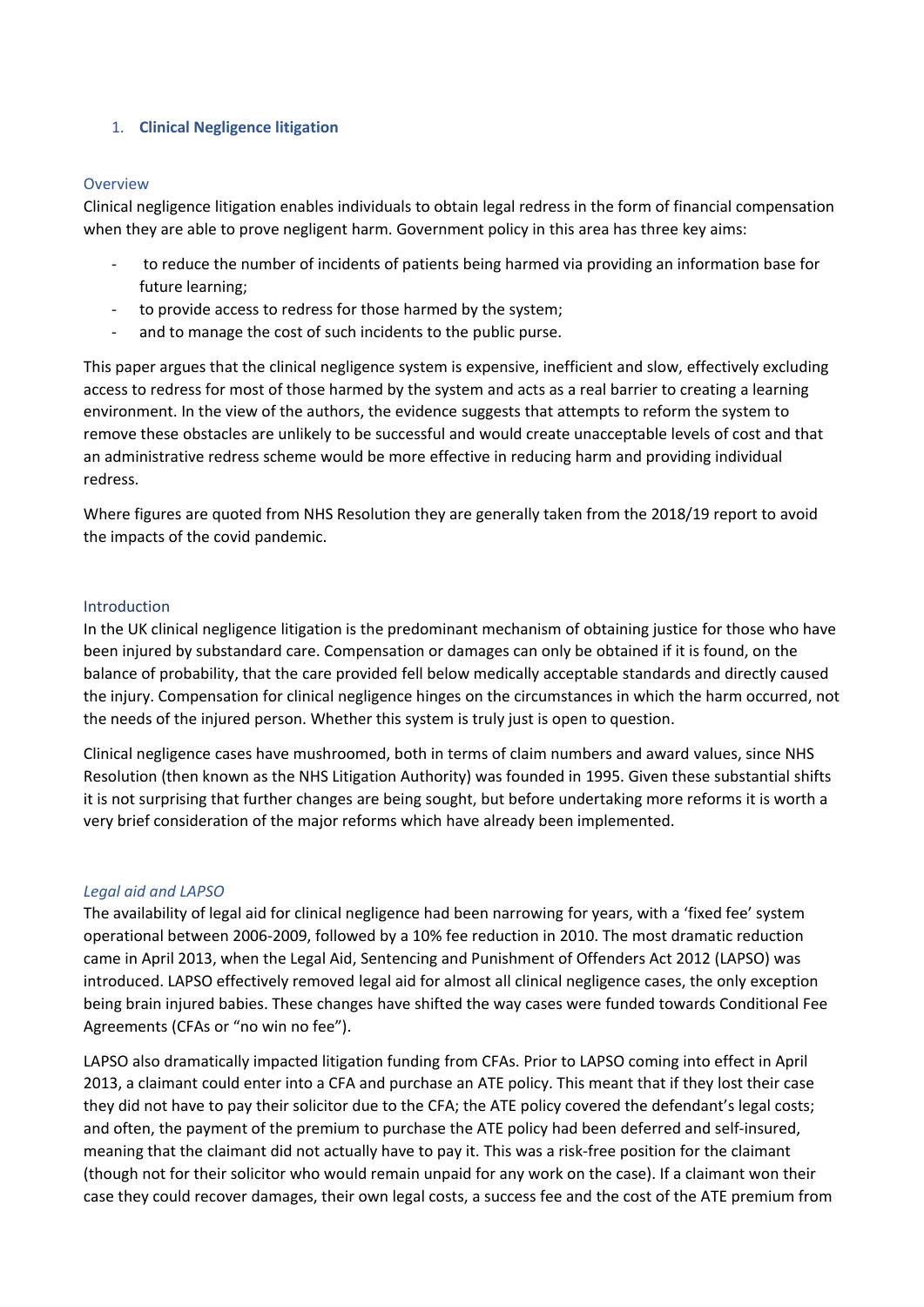the losing party. In clinical negligence litigation only claimants use CFAs and this was felt to place excessive cost burdens on defendants, so was reformed under LAPSO.

Key points for CFA agreements entered into after 1 April 2013<sup>1</sup> are summarised below.

- Success fees are no longer recovered from the losing side, but are taken out of the claimant's compensation. Success fees cannot exceed 100% of legal base costs, and additionally cannot exceed 25% of the compensation awarded (except for appeals where the cap is 100% of the compensation).
- Pre-LASPO the whole value of the insurance premium for legal costs insurance (either before the event, BTE, or after the event, ATE) could be recovered from the losing side. LASPO changed this and in clinical negligence litigation the premium is now partially recoverable - the portion of costs insurance premium relating to expert report fees is recoverable.
- Qualified One-way Cost Shifting (QOCS) applies to clinical negligence cases. QOCS protects a losing claimant because, in the majority of circumstances, the unsuccessful claimant is not liable to pay the defendant's costs. QOCS were introduced so that claimants would not need to purchase ATE legal costs insurance, and therefore would not be disadvantaged by not being able to fully recover the premium.
- In clinical negligence cases successful claimants will have a 10% uplift applied to their general damages for non-pecuniary loss (i.e. pain and suffering, loss of amenity, etc) to make up for the loss of recoverability and the fact that the success fee (of up to 25%) is taken from their damages.

While these might seem quite dry technical issues it is useful to consider the intentions behind them. These changes were brought in in an attempt to rebalance what was seen as disproportionate risk and costs between defendants and claimants, while still providing access to justice. These reforms are particularly important when considering fixed recoverable costs for low value claims, which raise similar arguments about disproportionate claimant costs and issues of recoverability.

It is also worth looking at the impact these funding changes have had on claims numbers. A bulge of claims was seen just prior to the implementation of LAPSO which was thought to be due to solicitors trying to get claims in under the old more profitable regime. Since then the number of claims notified to NHS Resolution has stabilised and remained marginally above 2012/13 levels until 2018/19. The legal market has adapted and found a way to work, and remain profitable, within the post-2013 funding regime.

# <span id="page-2-0"></span>Driving harm reduction – the impact of clinical negligence

There are a plethora of interventions, strategies and programmes aimed at reducing harm in the NHS. A key objective for Government is to drive harm reduction by encouraging a culture of learning from medical mistakes. However, in our view, clinical negligence cannot effectively deliver this objective. This is for a number of reasons.

First, the NHS utilises cases which are litigated to provide a data set for learning. Litigation provides the only route by which those who have been harmed can access compensation, and it appears that a substantial proportion of those who litigate do not engage with other ways that the NHS could obtain information on their grievances, such as the complaints system.<sup>2</sup> The barriers to litigation very significantly limit the number of claims. Clinical negligence law firms tend to operate initial stringent screening processes which on average

<sup>1</sup> Full requirements are detailed in s.44, s46 and s.48 of LASPO 2012; Arts 1-6 of Conditional Fee Arrangements Order 2013; s. 58 of Courts and Legal Services Act 1990; The Recovery of Costs Insurance Premiums in Clinical Negligence Proceedings Regulations 2013 and part 48.2 of the Civil Procedure Rules

<sup>22</sup> The 2018 Behavioural Insights Team report prepared for NHS Resolution *[Behavioural](https://resolution.nhs.uk/resources/behavioural-insights-into-patient-motivation-to-make-a-claim-for-clinical-negligence/) [insights](https://resolution.nhs.uk/resources/behavioural-insights-into-patient-motivation-to-make-a-claim-for-clinical-negligence/) [into](https://resolution.nhs.uk/resources/behavioural-insights-into-patient-motivation-to-make-a-claim-for-clinical-negligence/) [patient](https://resolution.nhs.uk/resources/behavioural-insights-into-patient-motivation-to-make-a-claim-for-clinical-negligence/) [motivation](https://resolution.nhs.uk/resources/behavioural-insights-into-patient-motivation-to-make-a-claim-for-clinical-negligence/) [to](https://resolution.nhs.uk/resources/behavioural-insights-into-patient-motivation-to-make-a-claim-for-clinical-negligence/) [make](https://resolution.nhs.uk/resources/behavioural-insights-into-patient-motivation-to-make-a-claim-for-clinical-negligence/) [a](https://resolution.nhs.uk/resources/behavioural-insights-into-patient-motivation-to-make-a-claim-for-clinical-negligence/) [claim](https://resolution.nhs.uk/resources/behavioural-insights-into-patient-motivation-to-make-a-claim-for-clinical-negligence/) [for](https://resolution.nhs.uk/resources/behavioural-insights-into-patient-motivation-to-make-a-claim-for-clinical-negligence/) [clinical](https://resolution.nhs.uk/resources/behavioural-insights-into-patient-motivation-to-make-a-claim-for-clinical-negligence/) [negligence](https://resolution.nhs.uk/resources/behavioural-insights-into-patient-motivation-to-make-a-claim-for-clinical-negligence/)* found that 52% of claims are made without a claim attached, 10% of claims have no complaints information recorded and 7% are unclear. Only 31% of claims clearly have an accompanying complaint.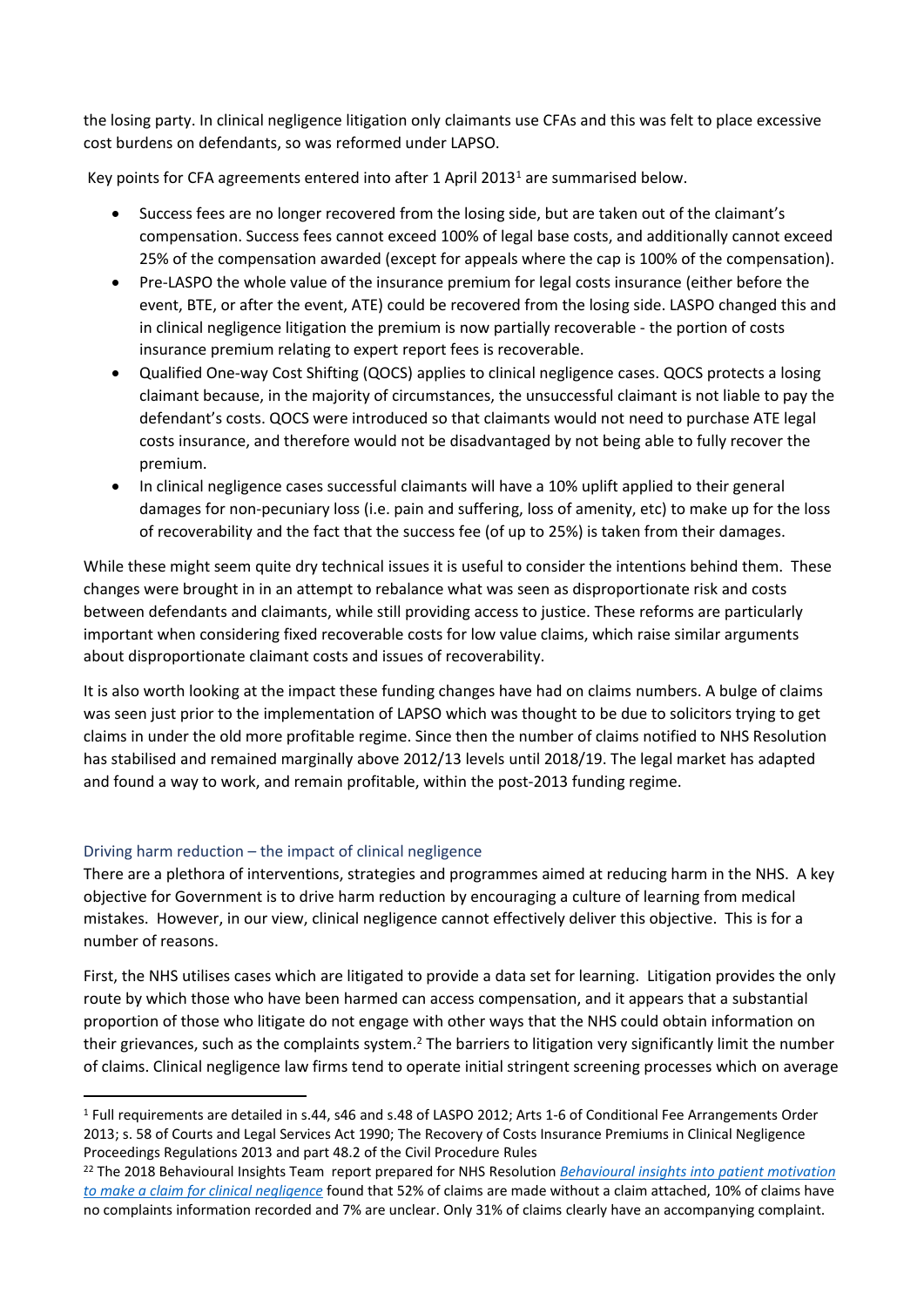reject over 90% of potential cases raised with them, either because they show little likelihood of being able to pass the (very high) threshold for proving legal negligence or because they do not meet basic tests for tenable claims (e.g. they are out of time or not about a matter which is actionable). Even where potential cases pass these tests, some of them will be rejected as uneconomic if the law firm assess the financial return as insufficient compared to the outlay required; others will be written off after initial enquiries rule case doubt on the viability of the claim. Overall, it is reasonable to assume that only around 3%-5% of potential cases raised with clinical negligence solicitors result in litigation action even being initiated, 3 and this percentage significantly biased towards matters where the value of the claim is likely to be high. Litigation simply cannot offer a broad evidence base for the NHS to learn from when the vast, vast majority of the information is received by, and discarded by, claimant lawyers without any NHS involvement or awareness.

Second, the litigation process is very slow. Learning requires prompt actions, not lessons coming to light many years down the line when the processes and people involved in the incident have changed. If we take birth injuries as an example, in 2017 the average time period from a birth related brain injury in a baby occurring to full quantification of a settlement was 11.5 year[s.5](https://assets.publishing.service.gov.uk/government/uploads/system/uploads/attachment_data/file/597390/RRR_Impact_Assessment_a.pdf) [years.](https://assets.publishing.service.gov.uk/government/uploads/system/uploads/attachment_data/file/597390/RRR_Impact_Assessment_a.pdf) As this is an average some claimants were clearly waiting longer. In comparison international non-adversarial schemes could determine eligibility and quantification for all claimants within a year.<sup>4</sup> Since 2017 efforts have been made to improve the speed of birth injury litigation, but we are still nowhere near these international schemes.

Third, the process of litigation is inimical to achieving learning outcomes. A learning environment requires a good flow of accurate, timely data about adverse incidents. That means all those involved in the system – medical professionals and patients – must be incentivised rather than disincentivised to facilitate this data flow. In their 2013 paper<sup>5</sup> Robertson & Thomson describe midwives' experiences of clinical negligence in England, quotes from midwives make clear how difficult some individuals find the litigation process. Case conferences with their own barristers were described as *'Absolutely awful. I can't describe to you how* intimidating those meeting are...' and 'Even though everybody, I have to say, were trying to make us feel at ease, you just thought 'I can't speak here', it was terrifying is the only word. To the point that even when the *barrister asked me a really simple question, I'm just staring at him like the village idiot…'.* After an adverse event there are some concerns such as damage to professional reputation and employability (including possible fitness to practice hearings), a disconnect between the professional's perception of themselves as a caring professional and the adverse event outcome, and a heartfelt concern for the injured patient, which can impact on open disclosure in any investigatory context. However, these quotes clearly illustrate how the adversarial litigation process itself can inhibit the open sharing of information about what had happened.

Faced with the possibility that their words may be used as part of the evidence base for litigation practitioners can retreat into defensive positions, understandably cautious about sharing information while legal action is pending. Moreover, where there are different parties or disciplines involved in a single incident, there may be a temptation for practitioners to close ranks and report events in such a way as to minimise their own profession's part and emphasise the role of others. The move towards an integrated care systems model may exacerbate this issue as it raises the possibility of incidents involving different health care disciplines across both primary and secondary health care settings and from the public and private sectors, with their differing liability arrangements. That can set up competing narratives which cause further

<sup>&</sup>lt;sup>3</sup> See the [Society](https://www.scil.org.uk/campaign) [of](https://www.scil.org.uk/campaign) [Clinical](https://www.scil.org.uk/campaign) [Injury](https://www.scil.org.uk/campaign) [Lawyers](https://www.scil.org.uk/campaign) [Campaign,](https://www.scil.org.uk/campaign) the Access to Justice section states 'cases are filtered by professional, experienced lawyers to ascertain if there is a case. Only circa 3% are deemed to be actionable'

<sup>4</sup> There are two birth injury schemes in the US in Florida and Virginia. Both have statute-defined timeframes. Claims are determined claims in less than eight months in Florida and less than four months in Virginia.

<sup>5</sup> Robertson JH and Thomson AM, *A phenomenological study of the effects of clinical negligence litigation on midwives in England: The personal perspective.* Midwifery 30 (2014) e121-e130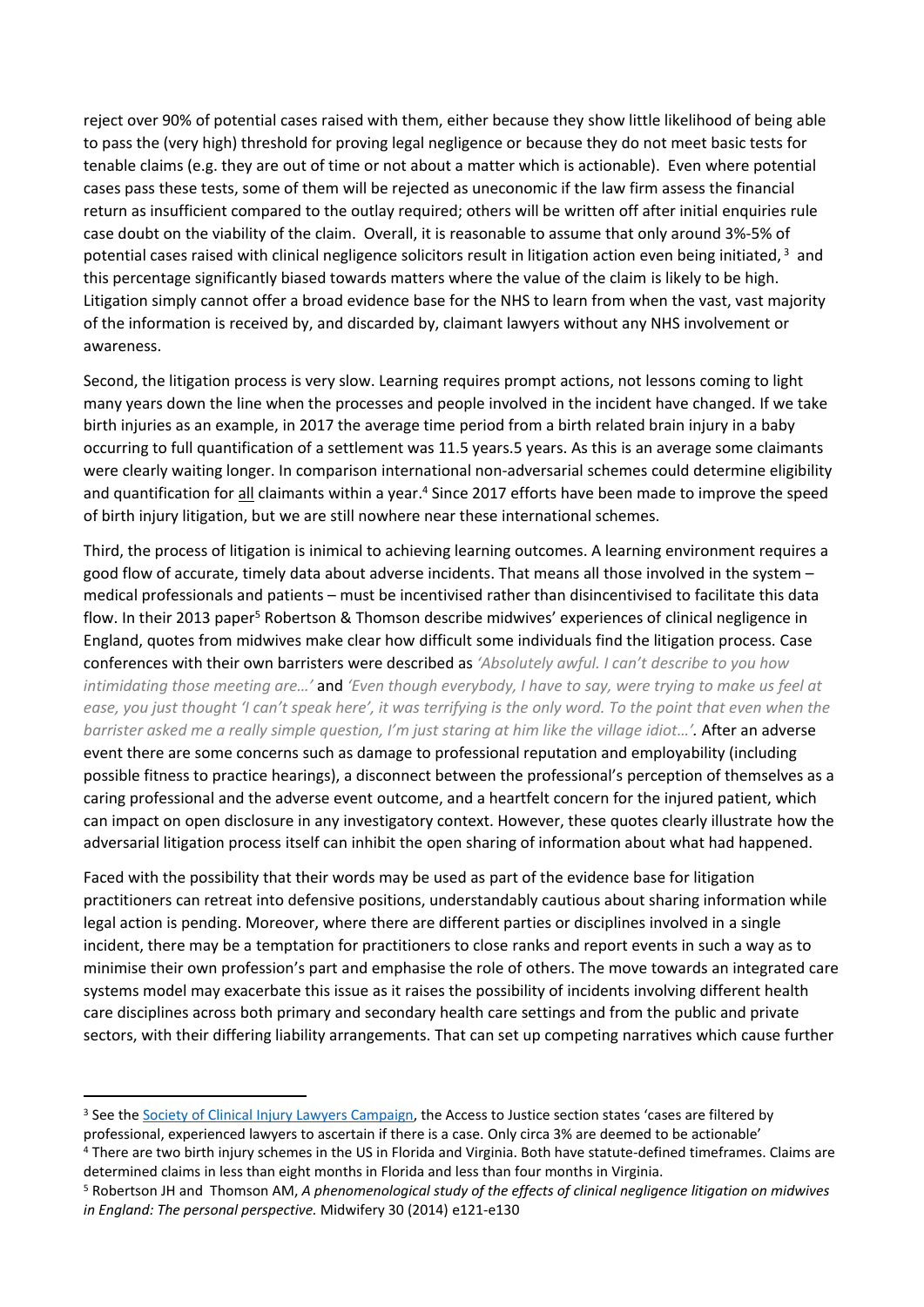confusion. The lack of a clear, uncontested and early factual basis from which to work makes learning very difficult.

## <span id="page-4-0"></span>Delivering Redress - does clinical negligence deliver what is wanted?

There is a substantial body of research<sup>6</sup> that indicates that what people actually want after they have been harmed in a healthcare setting includes:

- Preventing the same thing from happening to someone else;
- Obtaining an explanation;
- A desire for the staff/organisation to be held accountable; and
- To obtain compensation/redress.

Tort litigation is strictly limited in the outcomes it can achieve. This Inquiry's Terms of Reference ask 'How important is it that any clinical negligence system encourages lesson learning and commitment to change as the result of any action.' For clinical negligence litigation this is the equivalent of asking a fish to ride a bicycle. Litigation is not set up to deliver learning outcomes, and courts do not have the power to force individuals or organisations to reflect on their practice, apologise or change the way they work. All the courts can do in clinical negligence cases is order financial remedies in individual cases where legal liability is found. Lesson learning and change cannot be driven by the Courts.

Financial compensation is vital in cases which involve direct financial loss. However, while still useful, it is less appropriate a remedy for cases involving physical or emotional harm. In theory, the aim of a damages payment is to put the person in the position they would have been had the harm caused by the negligence not occurred. This is an impossibility. Money can make life easier for survivors of clinical harm and can pay for treatment and care. However, no amount of money can put an injured patient back to what they were or would have been, no more than it can it restore a dead patient to life.

# *Containing Cost*

Litigation is expensive and the transactional costs are high. Between a quarter and a third of the cost involved in clinical negligence goes to fund lawyers rather than to harmed claimants. In 2018/19 the total income to the legal community of the clinical negligence market was over £650m, with the total paid in compensation in the region of £2bn. The 2017 National Audit Office [report](https://www.nao.org.uk/wp-content/uploads/2017/09/Managing-the-costs-of-clinical-negligence-in-trusts.pdf) is clear that the rising costs of clinical negligence litigation is unsustainable, and that the current strategies will not curtail the costs. The affordability problem is compounded by a negative discount rate, which further increases the cost of damages. A more cost-effective approach is badly needed.

However, we do not consider that there are easy mechanisms by which this can be achieved. At various times and in various guises, the authors have had occasion closely to study the manner in which the legal clinical negligence market operates. That work has led us to the following conclusions:

 The proportion of people who make a claim after an adverse incident is very low. Many clinical negligence firms therefore, understandably, consider that the clinical negligence market provides an opportunity with significant untapped potential. It cannot be assumed that the status quo will

<sup>6</sup> For example see Vincent, C., M. Young, and A. Phillips, *Why do people sue doctors? A study of patients and relatives taking legal action.* Lancet, 1994. **343**(8913): p. 1609-13.; Bismark, M., et al., *Accountability sought by patients following adverse events from medical care: the New Zealand experience.* Cmaj, 2006. **175**(8): p. 889-94.; Friele, R.D. and E.M. Sluijs, *Patient expectations of fair complaint handling in hospitals: empirical data.* BMC Health Serv Res, 2006. **6**: p. 106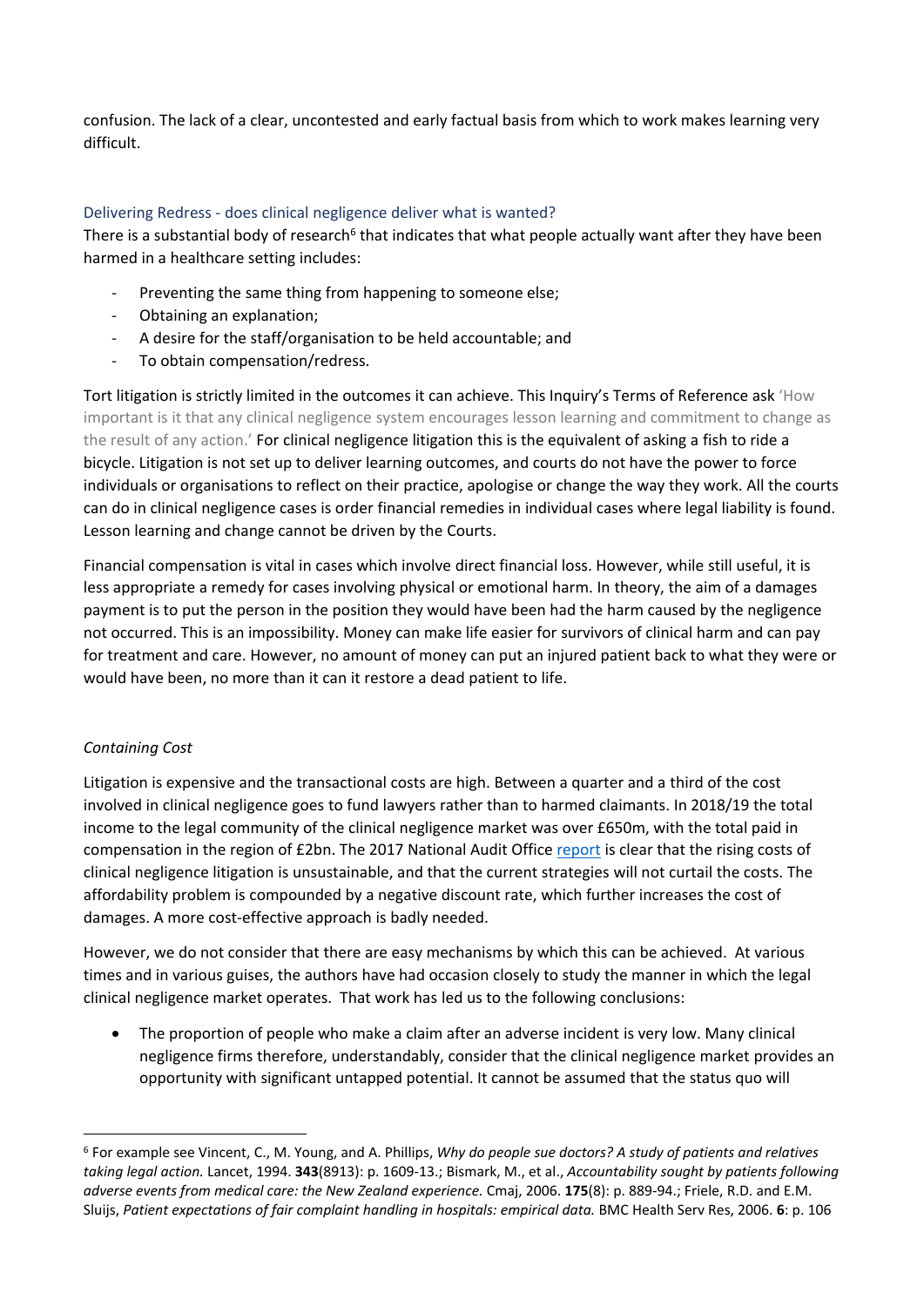remain; should claimant lawyers develop mechanisms to convert this potential, this could lead to substantial increases in claimant numbers.

- The recent expansion in the clinical negligence market shows little sign of slowing. Individual firms are continuing to plan for increased activity and independent market reports predict further increases in turnover and profitability;
- The clinical negligence market is adept at adapting to gradual, predictable reforms of the sort which have been introduced over recent years and many firms remain confident of surviving any such shifts which are currently under discussion (such as fixed recoverable costs);
- There remains capacity in the clinical negligence model for some reductions in cost to help offset the reduction in profitability which results from any immediate shifts in Government policy. AI systems, reductions in expert fees, and improved efficiencies still have potential to make case management less expensive for providers;
- There is a slow growth in the sophistication of clinical negligence firms' mechanisms for sourcing potential claims, via advertising (both general and targeted), partnership arrangements and relationships with third party referrers (eg claims management companies). These arrangements look set to continue to drive potential claims numbers.
- Any significant reform in clinical negligence is likely to impact largely on the profitability of medium and lower value cases and will therefore have the effect of reducing the number of such cases litigated, further limiting the already tiny data pool for learning. There is little to indicate that any of the reforms currently being considered will affect the small number of high value cases which make up the bulk of NHS costs in this area.

# <span id="page-5-0"></span>Moving forward

Our current redress and related patient safety systems are suboptimal and do not reflect best practice. There are plenty of models to learn from. These include international models on delivering compensation for medical harms, and redress delivery mechanics in other specialist sectors both in UK and abroad.

# **Any reforms must:**

- **Improve patient safety**
- **Improve the efficiency (in financial and time terms) of the process for providing redress**
- **Improve the appropriacy and fairness of the redress provided**

There are a number of initiatives which are being undertaken which aim at this result. The likely impact of these will be discussed. After that, a set of wider reforms will be suggested based on evidence from various international models that have actually delivered these objectives.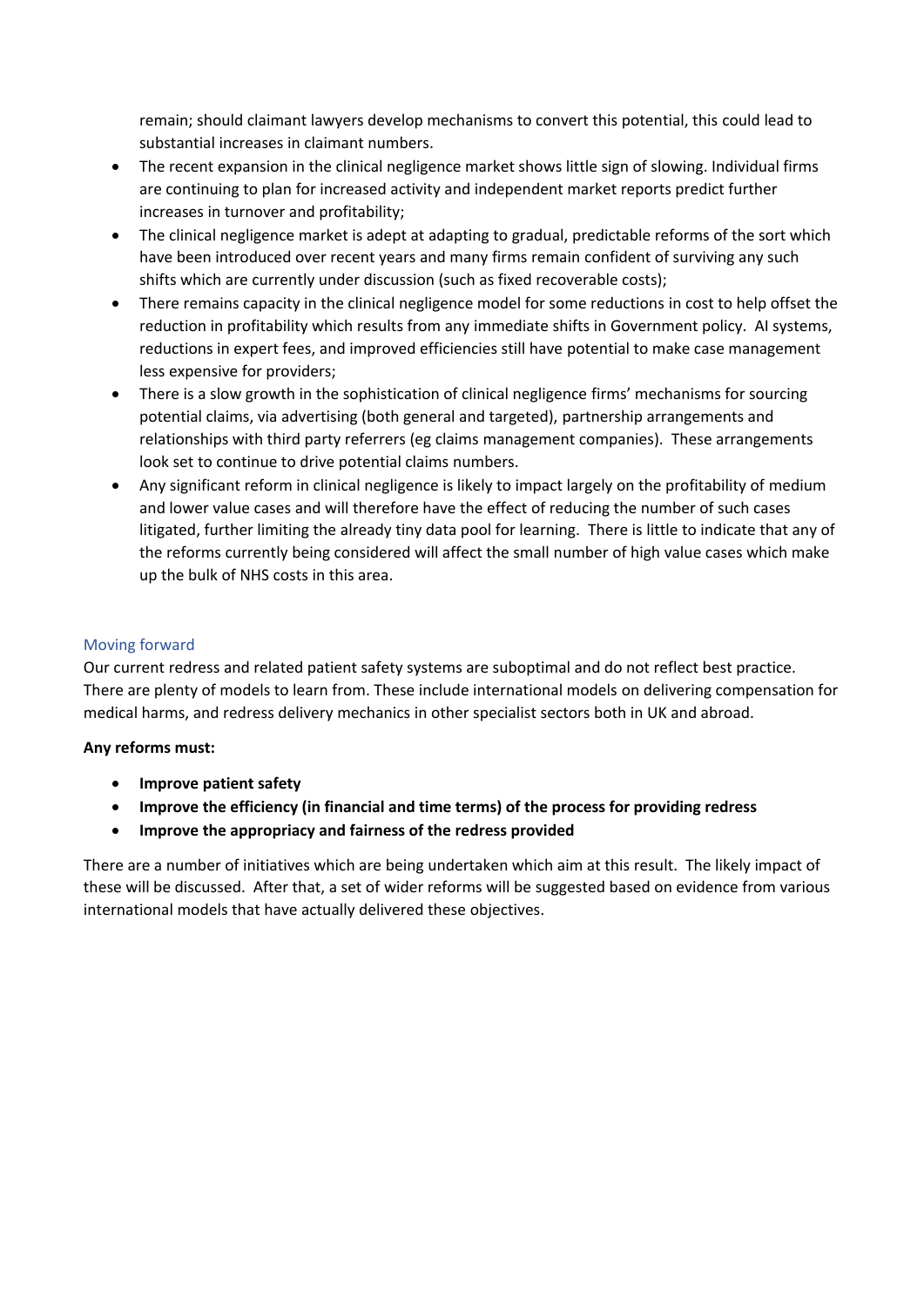## <span id="page-6-0"></span>**2. Current initiatives to reduce the clinical negligence spend**

Some of the harms that occur during NHS care cannot be helped; they are unavoidable. However, the majority of harms<sup>7</sup> could be avoided if different care was provided. There is increasing attention and a plethora of proposed solutions, described in the Patient Safety Strategy and elsewhere, on how we reduce future harms and create a learning culture.

This inquiry is focussing on clinical negligence rather than patient safety more broadly. Therefore, this paper will consider the current initiatives to reduce incidents and spend in clinical negligence:

- birth injuries which have the highest compensation costs, and
- fixed recoverable costs on lower value claims, where the value of legal fees often outstrips the value of the compensation paid.

### <span id="page-6-1"></span>Birth Injuries

Birth injuries can result in life-long consequences for the baby and have an enormous impact on families and also on NHS staff. In 2019/20 clinical negligence payments were just over £2bn. Over the last few years obstetric claims have made up c.10% of the claims, but have accounted for half the money paid, which is why they have been a particular focus. Obstetric claims include injuries to both the mother and her baby. The courts do not value these injuries equally. Baby deaths, either early neonatal deaths or intrapartum stillbirths, are usually valued in the hundreds. By contrast serious brain injuries to babies, with the associated life-long care costs, can result awards into the tens of millions. Any reduction in the number of these multimillion pound awards would have a significant impact on the overall clinical negligence spend.

### <span id="page-6-2"></span>Harm reduction initiatives

**[Each](https://www.rcog.org.uk/globalassets/documents/guidelines/research--audit/each-baby-counts/each-baby-counts-2019-progress-report.pdf) [Baby](https://www.rcog.org.uk/globalassets/documents/guidelines/research--audit/each-baby-counts/each-baby-counts-2019-progress-report.pdf) [Counts](https://www.rcog.org.uk/globalassets/documents/guidelines/research--audit/each-baby-counts/each-baby-counts-2019-progress-report.pdf)** was a quality improvement programme aimed at reducing birth related deaths and brain injuries. It collected data from 2015-2018 and investigated births resulting in an intrapartum stillbirth, an early neonatal death, or a baby who meets the criteria that indicate a risk of a brain injury. EBC investigators report that three quarters of these incidents were avoidable, though when the same cases are reviewed by an EBC neonatologist they find 40% were avoidable. Even if it were only 40% of cases were avoided, this is a number of lives not blighted and has the potential to generate a substantial reduction in the clinical negligence spend.

In 2015 the Government launched a strategy to halve stillbirth rates, maternal morbidity, neonatal mortality and serious brain injury by 2025. The NHS is better than [on](https://www.england.nhs.uk/wp-content/uploads/2020/03/better-births-four-years-on-progress-report.pdf) [track](https://www.england.nhs.uk/wp-content/uploads/2020/03/better-births-four-years-on-progress-report.pdf) [for](https://www.england.nhs.uk/wp-content/uploads/2020/03/better-births-four-years-on-progress-report.pdf) [the](https://www.england.nhs.uk/wp-content/uploads/2020/03/better-births-four-years-on-progress-report.pdf) [interim](https://www.england.nhs.uk/wp-content/uploads/2020/03/better-births-four-years-on-progress-report.pdf) [aim](https://www.england.nhs.uk/wp-content/uploads/2020/03/better-births-four-years-on-progress-report.pdf) of 20% reduction by 2020 for stillbirths and maternal death. This is a hugely positive development for patients and the NHS, but its impact on the clinical negligence spend is not huge. There is no clear decline in brain injuries, which have the largest impact on the compensation awarded.<sup>[33]</sup> In 2017 the 2015 Government . This strategy included improved investigations into babies whose outcomes met the EBC criteria, additional quality improvement and learning support, and a maternity incentives scheme run by NHS Resolution. [Safer](https://assets.publishing.service.gov.uk/government/uploads/system/uploads/attachment_data/file/662969/Safer_maternity_care_-_progress_and_next_steps.pdf) [Maternity](https://assets.publishing.service.gov.uk/government/uploads/system/uploads/attachment_data/file/662969/Safer_maternity_care_-_progress_and_next_steps.pdf) [Care.](https://assets.publishing.service.gov.uk/government/uploads/system/uploads/attachment_data/file/662969/Safer_maternity_care_-_progress_and_next_steps.pdf) This strategy included improved investigations into babies whose outcomes met the EBC criteria, additional quality improvement and learning support, and a maternity incentives scheme run by NHS Resolution.

More recent studies indicate that patient adverse events may be several fold higher than the Harvard study findings.

<sup>7</sup> The classic paper on this was the Harvard Medical Practice Study. This reviewed 30,000 randomly selected discharge records from 1984 from 51 New York hospitals. They concluded that serious adverse events occurred in 3.7% of the hospitalizations. **Of these patient adverse events, 58% were attributable to error (i.e., they were avoidable),** see Brennan TA, Leape LL, Laird NM, et al. Incidence of adverse events and negligence in hospital patients: results of the Harvard Medical Practice Study. N Engl J Med. 1991;324:370Y376.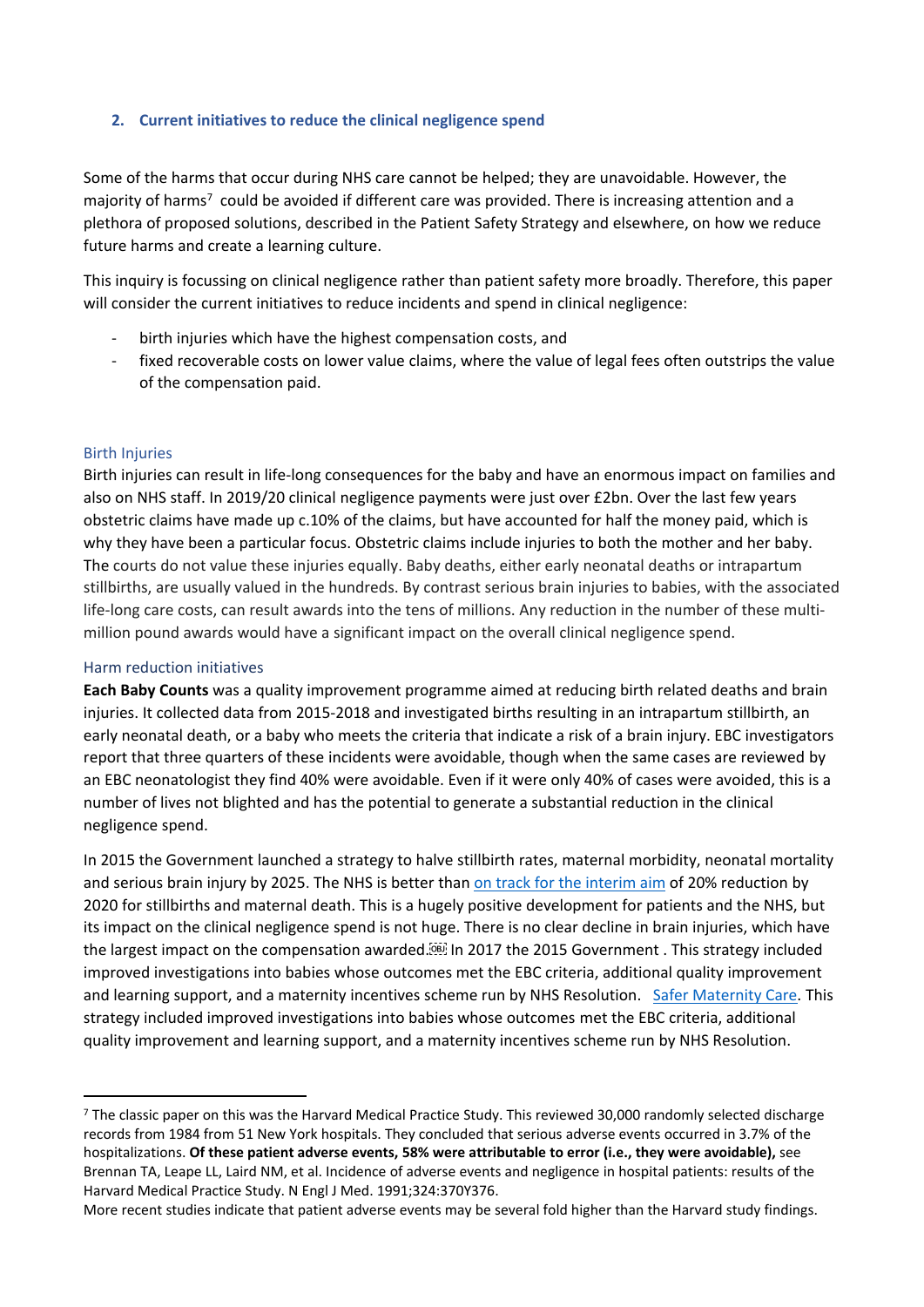## <span id="page-7-0"></span>NHS Resolution's Maternity Incentives Scheme & Early Notification Scheme (ENS)

The Maternity Incentives Scheme consists of ten 'safety actions'; a Trust that completes these ten actions will get a rebate from the money they have paid to NHS Resolution to cover their clinical negligence costs. There are questions over how these 'safety actions' correlate to safety - almost £1m was paid to Shrewsbury & Telford Trust for completing them, despite the maternity care they provided being the subject of an external review and having been judged 'inadequate' by CQC. Similarly East Kent are paying back money and are the subject of an inquiry into maternity safety, which follows a successful criminal prosecution by the CQC over the death of baby Harry Richford in 2017. In fact, several NHS Trusts have had to pay back millions to the scheme after their assessments of their maternity safety were found to be incorrect.<sup>8</sup> In response to this, the processes for self-certifying the safety actions have been tightened up.

Since 2017, the ENS has required all members to report births that met the EBC criteria for brain injury to NHS Resolution within 30 days. The ENS aims to establish liability early and to shorten the legal process. ENS has substantially reduced the time taken for NHS Resolution to become aware of an incident. NHS Resolution's reports on ENS talk the talk about 'avoidable' harms, but in reality NHS Resolution cannot walk that walk – their statutory framework means they cannot make a payment unless there has been negligence and their investigations have to determine liability not avoidability.

## <span id="page-7-1"></span>Healthcare Safety Investigation Branch (HSIB).

HSIB were asked to carry out independent [investigations](https://www.hsib.org.uk/maternity/) [into](https://www.hsib.org.uk/maternity/) [births](https://www.hsib.org.uk/maternity/) that meet the EBC criteria on a no-blame basis. These started in April 2018 and achieved full national coverage by April 2019. Providing that a family consents to the HSIB investigation, it will replace a local investigation.

Draft and final investigation reports are shared with the family, the Trust, staff involved and other relevant bodies. An anonymised report including safety recommendations is published. There is no linkage between the HSIB report and litigation.

### <span id="page-7-2"></span>Lower Value claims

### <span id="page-7-3"></span>Proportionality

Proportionality is an important issue: lawyers have no desire to do the work then find that they go unpaid as their costs are deemed disproportional. The requirement to be proportionate applies across all values of clinical negligence claims, but pertains particularly to the lower value cases. Proportionality is set out in the Civil Procedure Rules (CPR) at part 44. Proportionality of costs, including ATE costs, was addressed by the Court of Appeal in the recent *West & Demouilpied* case.<sup>9</sup> These were both clinical negligence claims against Stockport NHS Foundation Trust which had been settled before proceedings were issued.

The Demouilpied claim settled at £4,500 with a bill of costs of £8,376. West settled at £10,000 with a bill of costs at £31,714. At first instance NHS Resolution successfully challenged the premiums for ATE insurance as disproportionate (the policies both cost £5,088 and were reduced to £2,500 in West and £650 in Demouilpied). These were block rated ATE policies, which are usually purchased in bulk and cover a number of cases: block rated policies are not adjusted to the specific risk of the particular case being insured. West and Demouilpied both appealed and the Court of Appeal considered their case together and found in their favour. The justices determined that 'unavoidable' costs (court fees, VAT, cost of preparing the bill, block ATE policies,<sup>10</sup> etc) should not be included when applying a proportionality test to costs. This has cemented

<sup>&</sup>lt;sup>8</sup> Shaun Litern 'Hospitals forced to repay millions after falsely claiming their maternity units were safe' The Independent 8 March 2021 available at [https://www.independent.co.uk/news/health/maternity-safety-nhs-hospitals-shrewsbury](https://www.independent.co.uk/news/health/maternity-safety-nhs-hospitals-shrewsbury-b1804683.html?fbclid=IwAR2vSrgUCbbzOnX3lkIgtxrA_575RpBzDIjrqGWB2TZEGBoV_WcRq6EtPZ4)[b1804683.html?fbclid=IwAR2vSrgUCbbzOnX3lkIgtxrA\\_575RpBzDIjrqGWB2TZEGBoV\\_WcRq6EtPZ4](https://www.independent.co.uk/news/health/maternity-safety-nhs-hospitals-shrewsbury-b1804683.html?fbclid=IwAR2vSrgUCbbzOnX3lkIgtxrA_575RpBzDIjrqGWB2TZEGBoV_WcRq6EtPZ4)

<sup>9</sup> West and Demouilpied v. Stockport NHS Foundation Trust [2019] EWCA Civ 1220

<sup>&</sup>lt;sup>10</sup> Bespoke ATE policies can still be challenged more easily on the basis of error in attributing risk.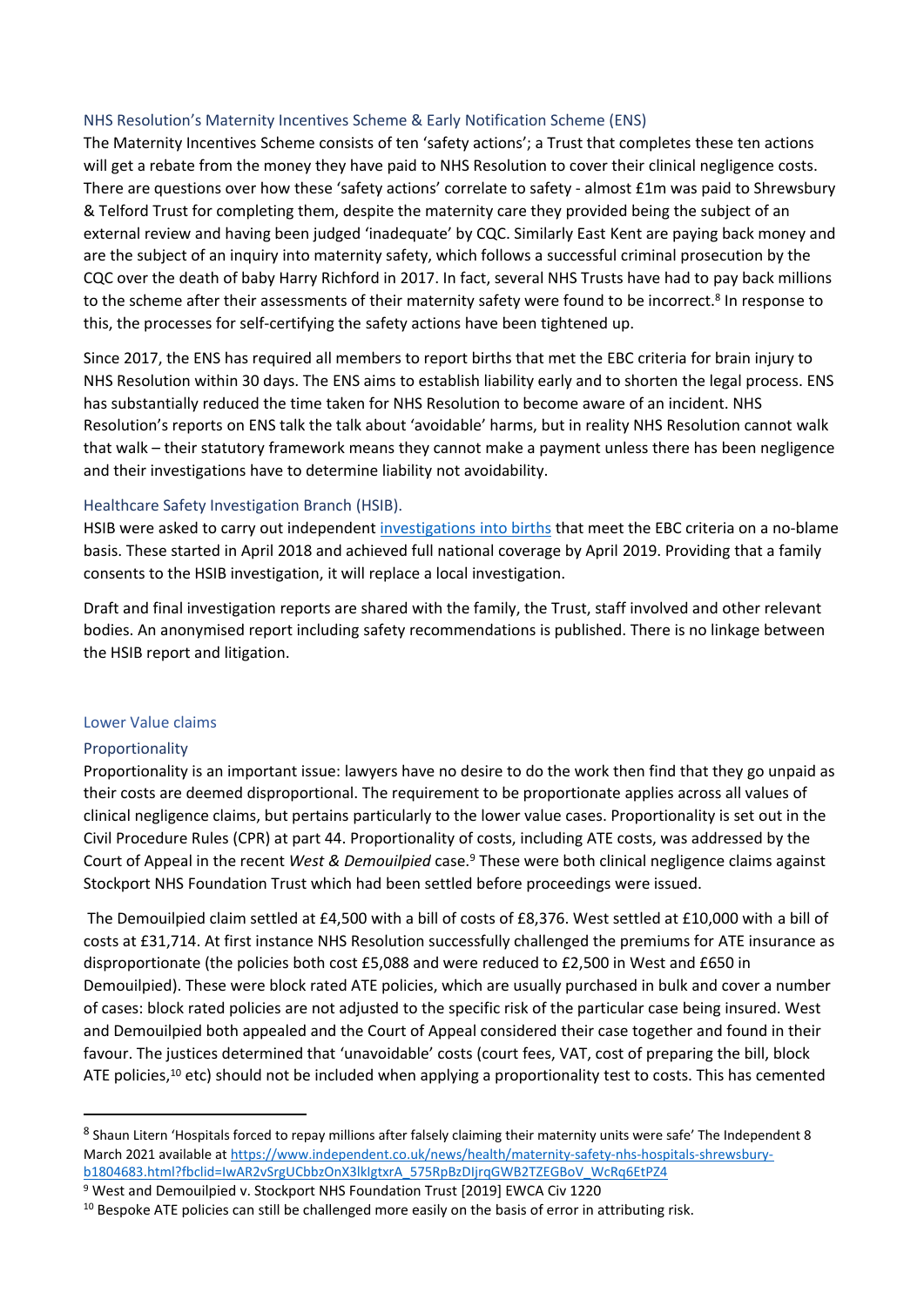the recoverability of ATE premiums in clinical negligence claims and leaves the sector in the position whereby claimant costs can easily outstrip the settlement value and still be considered proportionate.

On lower value claims, legal costs are high relative to the value of compensation paid. Figure 1 (taken from NHS Resolution's 2018/19 Annual Report) shows that on awards of £25,000 or less, claimant legal fees average £20,785. This does not include NHS legal costs; on average these are approximately one third of the claimant legal costs. Assuming that this pattern pertains then for awards of £25,000 or less then more money will be more being paid to lawyers than is paid in compensation. This disparity has increased substantially in the last decade and it has been recognised that the balance between costs and compensation needs to be addressed.

Figure 1. Average claimant legal costs for awards ≤£100,000 from NHS Resolution's 2018/19 Annual Report.



An additional cost on top of the claimant and defendant legal costs listed above are the administration costs both for NHS Resolution and the cost incurred by each Trust of running their legal department, some of which will be attributable to clinical negligence.

# <span id="page-8-0"></span>Fixed Recoverable Costs

It was against this backdrop that a fixed recoverable costs scheme for claims valued up to £25,000 was considered by the [Civil](https://www.judiciary.uk/related-offices-and-bodies/advisory-bodies/cjc/archive/fixed-recoverable-costs-in-lower-value-clinical-negligence-claims/) [Justice](https://www.judiciary.uk/related-offices-and-bodies/advisory-bodies/cjc/archive/fixed-recoverable-costs-in-lower-value-clinical-negligence-claims/) [Council,](https://www.judiciary.uk/related-offices-and-bodies/advisory-bodies/cjc/archive/fixed-recoverable-costs-in-lower-value-clinical-negligence-claims/) who could not reach an agreement on how this should proceed. The aim is to curtail the costs associated with lower value claims. The Government's recent announcement that they intend to proceed with an FRC scheme. We are certain that you will receive a substantial response on this from those better placed than us to respond.

 $\frac{1}{2}$  1112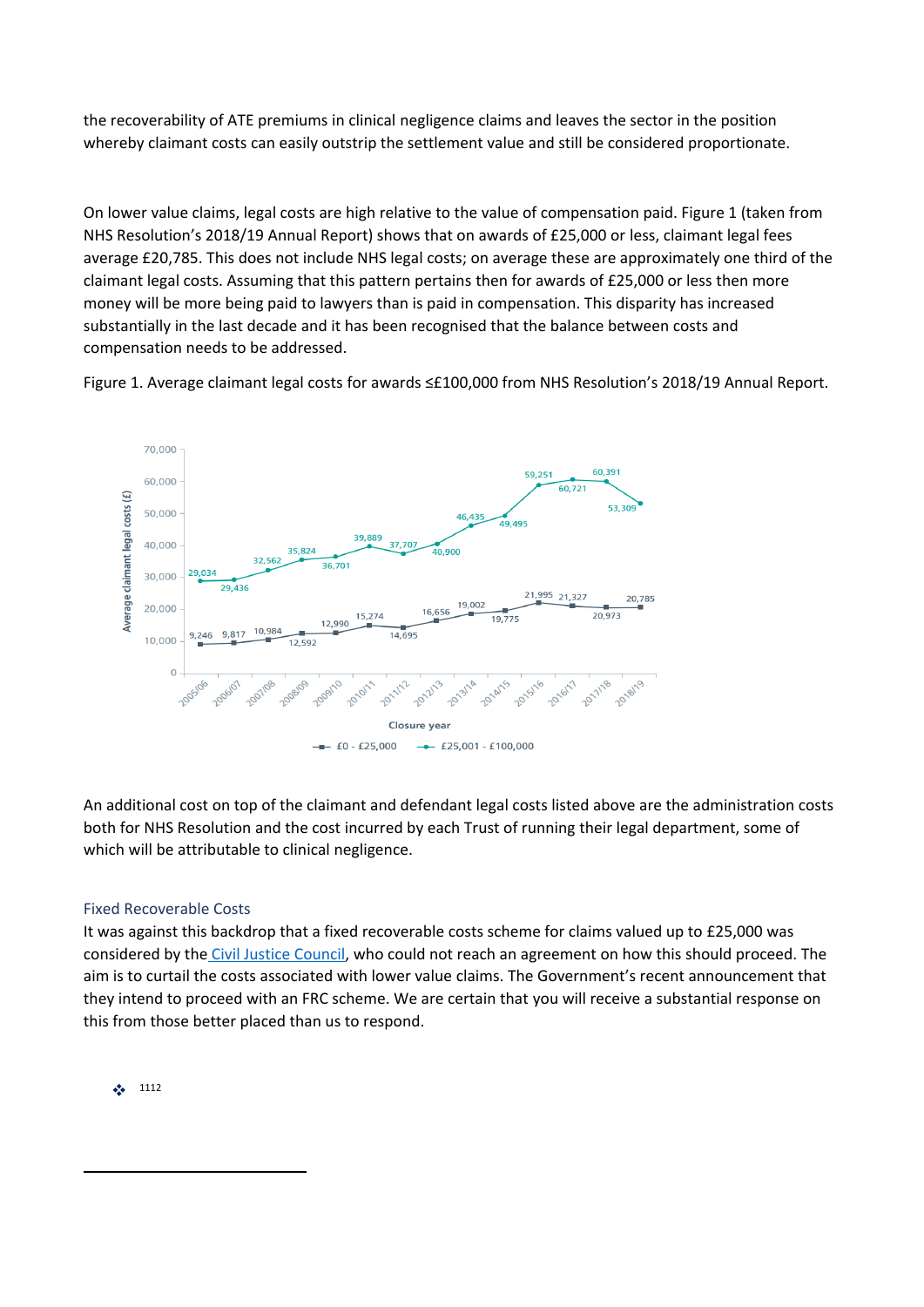#### <span id="page-9-0"></span>Conclusions on current strategies to address clinical negligence litigation

The 2017 NAO report was clear that the two major proposals to address the rising cost of clinical negligence litigation, a focus on birth injuries and the introduction of FRCs will not be sufficient to curtain costs. The most effective way to curtail costs is to prevent harm in the first place. In the next section we will set out alternative proposals that the evidence we have analysed suggests will drive learning and reduce costs.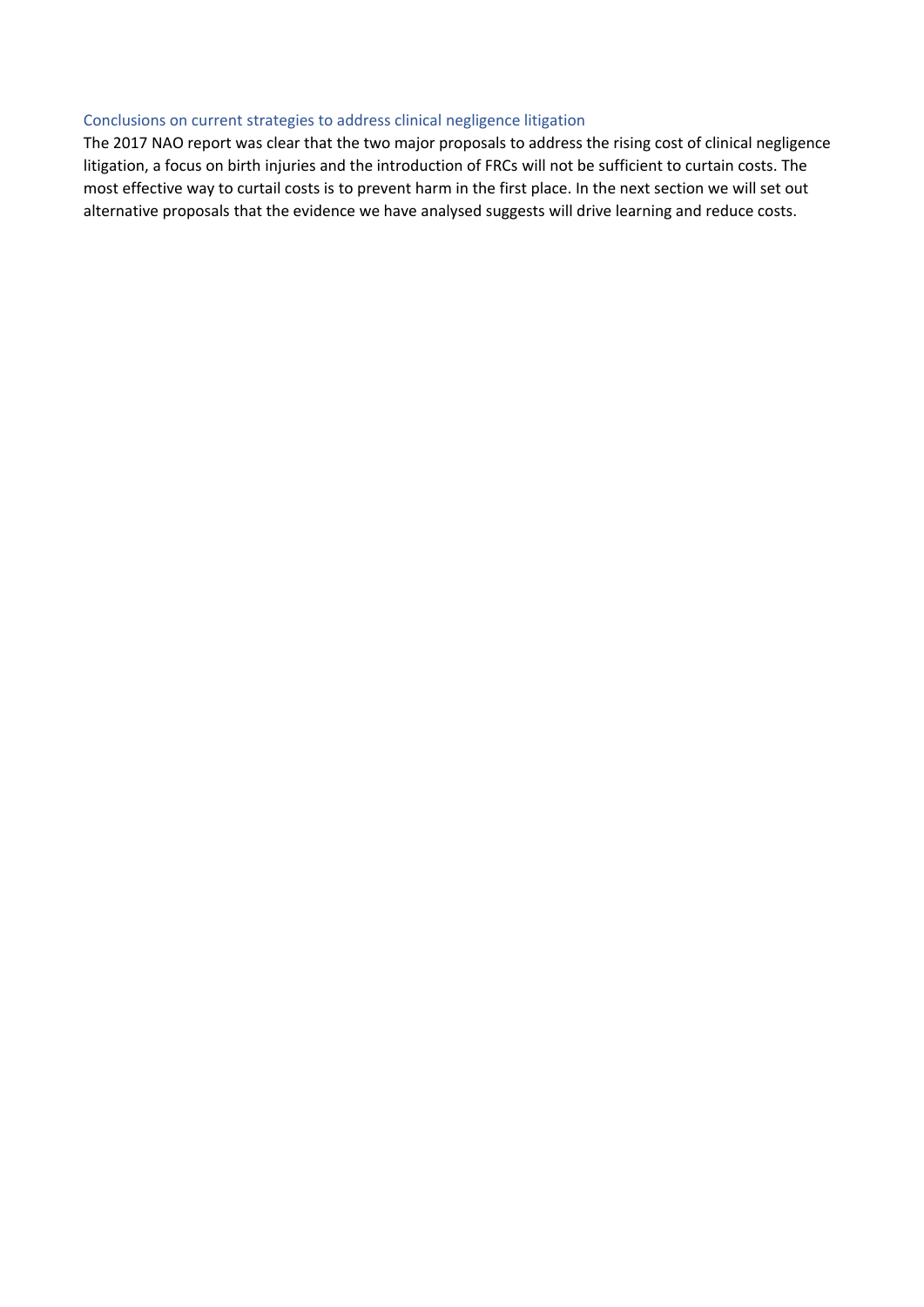#### <span id="page-10-0"></span>**3. Alternative redress processes for clinical injuries**

#### <span id="page-10-1"></span>Overarching approach

The foregoing analysis indicates that the current system of litigation to deal with clinical harm is harmful to the creation of a learning environment, does not deliver the outcomes that those who have been harmed or their families are seeking, and is immune to easy reform to control cost. However, evidence from other nations and other sectors within the UK indicates that these outcomes – learning, better redress and cost control - can be achieved by replacing clinical negligence litigation with redress delivered via an administrative scheme. Schemes are now used across many UK professional disciplines, particularly in the guise of Ombudsmen, and have been successful both in providing individual redress and providing high quality information which have enabled those professions to understand the causes of adverse events and improve their practice. The costs associated with a well-designed administrative redress scheme should be no more – and could be far less – than the current system of litigation.

#### <span id="page-10-2"></span>Learning

Critical success factors in creating a learning environment include a system which provides as much data as possible about adverse events and where professionals are not disincentivised to share openly about their part in those events. Administrative redress systems in other jurisdictions or other professions have been more successful in creating those conditions. Systems which work to an inquisitorial rather than adversarial model are shown to reduce the likelihood of professionals retreating into defensive positions and increase the likelihood of early and open co-operation with investigations. The threshold used by an inquisitorial system is also important. When the ACC shifted from 'medical malpractice' (individual fault-based) to 'treatment injury' (an avoidable harm threshold that looks at systemic issues as well as individual errors), the average decision time for a claim fell from over 5 months to 13 days.<sup>13</sup> This was thought to be because doctors were not so fearful of being found at fault so supported patient claims. This is not surprising: no one wants to be blamed. This demonstrates that even in a non-adversarial system it is essential to apply a system-wide eligibility test to maximise efficiency. Such systems are also more successful in resolving cases quickly. Critically too, by providing access to potential redress without the barriers to success of a litigationbased model, administrative schemes centralise the reporting of potential cases, providing a far richer source of data and therefore learning. In the UK context, replacing the current litigation model with an administrative redress scheme would enable the NHS to learn from some of the 97% of cases which are currently raised with clinical negligence firms but screened out by their case selection processes.

Getting it Right First Time, GIRFT, has shown learning is possible (the original GIRFT programme had information form the national joint registry as well as from litigation) but it is far easier when you have a more data to work from. The fact that the NHS would therefore possess a richer source of data would then enable the proper analysis of trends and improve the drive towards reducing the incidence of adverse clinical events. This has worked in other jurisdictions. In the Committee's previous inquiry into Maternity Safety Pelle Gustafson presented the outcome of the Safe Delivery Programme education programme which was derived using evidence from Lof claims: the drop in birth injury rates that resulted from this programme was clear.

### <span id="page-10-3"></span>Redress and Financial Control

One of the authors has set up two redress schemes in the UK and advised on the creation of a third; the other has researched schemes worldwide. From our experience, three factors have to be considered in

<sup>13</sup> Manning J. Access to justice for New Zealand health consumers. J Law Med. 2010;18(1):178–94 at FN 65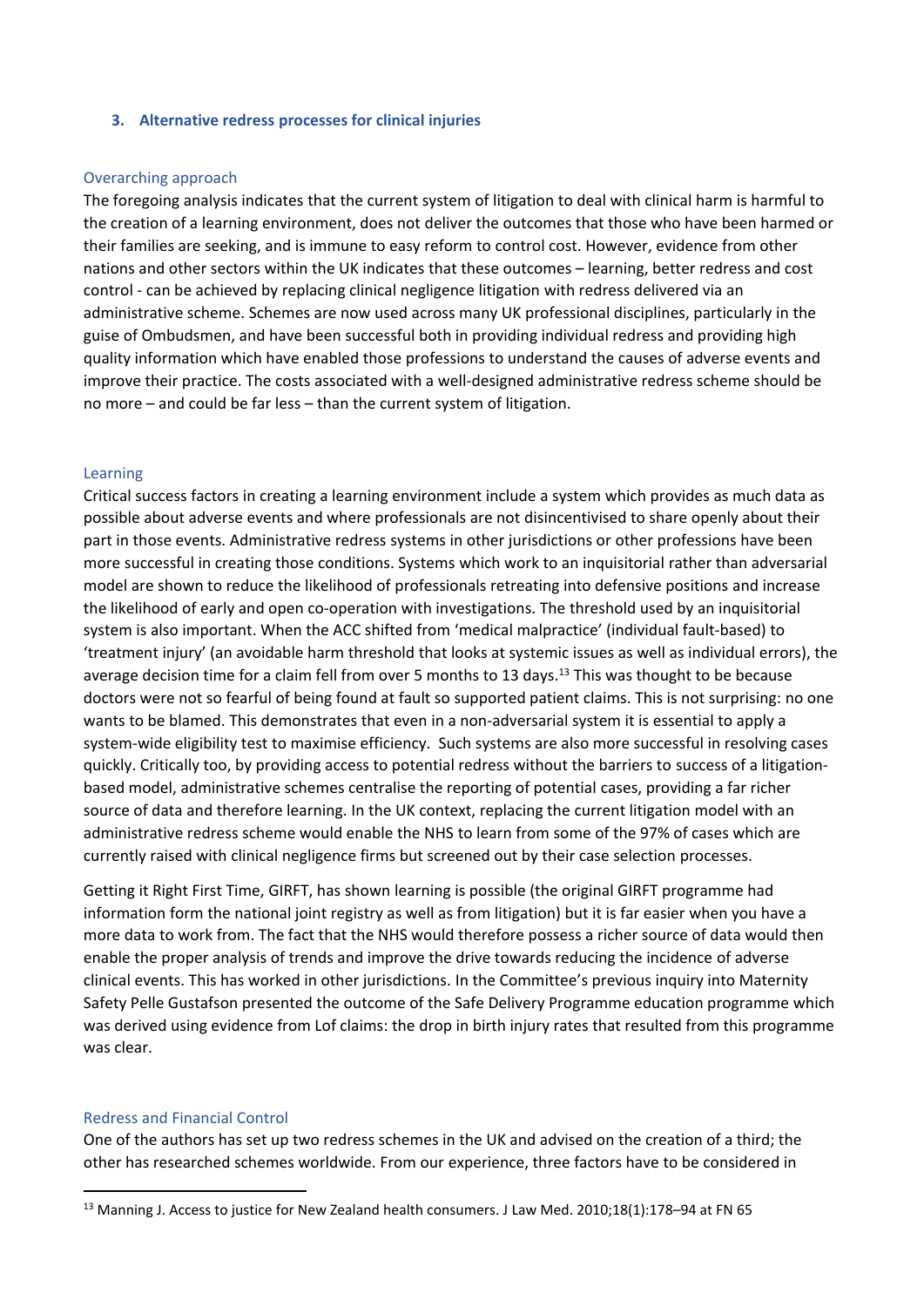modelling the financial costs associated with systems of redress (whether, as now litigation-based, or administrative): administration costs, claimant numbers, and redress levels.

Administratively, litigation is less efficient in delivering redress than an administrative scheme. In 2018/19 NHS Resolution's Clinical Negligence Scheme for Trusts (CNST) [figures](https://resolution.nhs.uk/wp-content/uploads/2019/08/NHS-Resolution-Annual-Report-2018-19.pdf) show that the combined claimant and NHS legal costs made up around a quarter of the total money paid out of CNST. That does not include the £13.3 million cost of administering CNST. Administrative schemes such as New Zealand or Sweden have a very different profile: the administrative costs average between 12-18% of the spend with the rest being compensation payments. This is a stark difference; far more of the money paid is going to compensate victims.

Limiting claimant numbers is more difficult and requires a close balancing of the desire to increase the data pool to drive learning and provide access to redress on the one hand and to manage costs on the other; more claimants results in greater cost. Three factors are likely to impact on claimant numbers: the mechanisms for alerting claimants to the existence of the scheme (the activity of the claims management industry in publicising PPI compensation massively increased claimant numbers at the Financial Ombudsman); the rules by which eligibility to claim are decided; and perceptions of the scheme's fairness. However, experience shows that good modelling and good scheme design (eg to reduce or eliminate the incentive for claims management companies to use a scheme as an opportunity for profit) mean that costs can be properly predicted and controlled.

The third element of financial control relates to the value of the redress given. One of the advantages of administrative schemes over litigation-based schemes is that they offer a wider range of redress mechanisms, many of which are non-financial: apologies, explanations, action to directly repair any harm (where possible). Many instances of redress therefore carry little cost. However, there is no doubt but that widening the pool of eligible claimants widens the possible compensation bill, particularly if the test for a successful claim is reduced from clinical negligence to, say, reasonable harm. For comparison when New Zealand shifted from 'Medical Malpractice' to 'Treatment Injury' claim numbers went up by 42% and the proportion that were paid went from 38% to 64%. In contrast in Sweden an avoidable harm threshold is used and around 40% of cases are paid.

This is a risk which has been faced by other jurisdictions with similar legal systems to the UK and successfully overcome. Of particular relevance is the fact that other countries with established systems of social medicine and care have moved to take the value of that care into account in setting the value of compensation. Among other things this could include consideration of reforms to section 2(4) of the Law Reforms personal injuries act, and/or reviewing the way the Compensation Recovery Unit functions.

### <span id="page-11-0"></span>Implementing an Administrative Redress system

The above savings are, of course, only achievable if it is possible to limit or eliminate litigation. Some of the schemes mentioned earlier, for example ACC in New Zealand, are exclusive remedies; they are the only option for individuals seeking compensation as have entirely replaced litigation. Replacing litigation extinguishes the possibility of costs being accrued there. However, in a UK context, this would require a change to primary legislation and would be likely to prove highly contentious, with the legal profession opposing it vigorously. Any replacement for litigation would almost certainly be challenged under Article 6 of the European Convention of Human Rights. There are precedents for UK Ombudsman decisions being challenged in this way, for example the compatibility of the Financial Ombudsman's processes with Article 6 was challenged in the European Court in 2011;<sup>14</sup> The judgement described the challenge as "manifestly ill-

<sup>&</sup>lt;sup>14</sup> Heather Moor & Edgecomb Ltd v the United Kingdom - [1550/09](http://www.bailii.org/eu/cases/ECHR/2011/1019.html) [\[2011\]](http://www.bailii.org/eu/cases/ECHR/2011/1019.html) [ECHR](http://www.bailii.org/eu/cases/ECHR/2011/1019.html) [1019](http://www.bailii.org/eu/cases/ECHR/2011/1019.html) [\(14](http://www.bailii.org/eu/cases/ECHR/2011/1019.html) [June](http://www.bailii.org/eu/cases/ECHR/2011/1019.html) [2011\)](http://www.bailii.org/eu/cases/ECHR/2011/1019.html)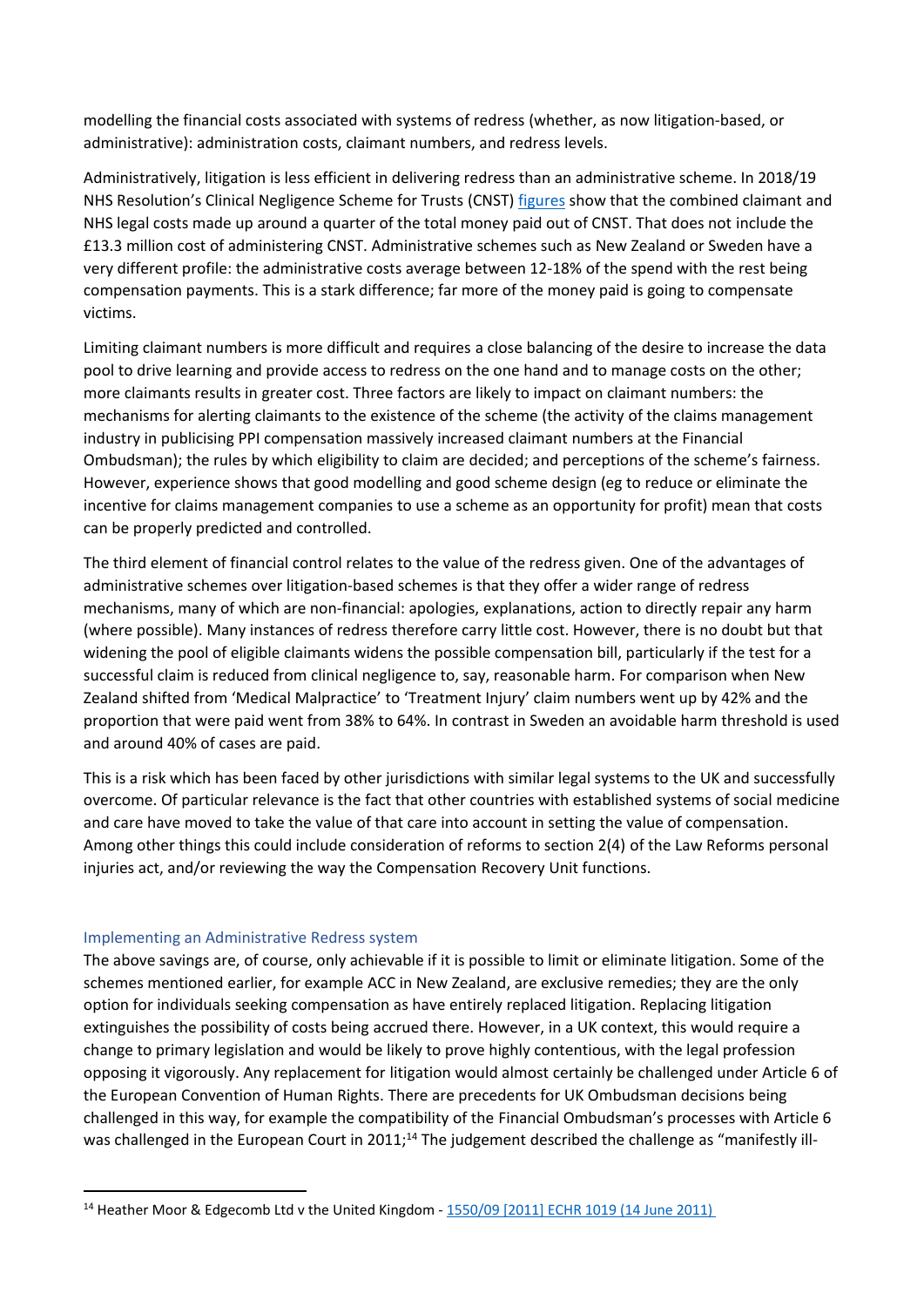founded"; however, that challenge was with regard to Ombudsman process and it is possible that a challenge to the principle of eliminating access to the courts entirely may be treated differently.

The less contentious option would be a system that co-exists with litigation. There are two variants of this model: a free choice option where claimants choose, or a model in which litigation is only open to those who have already been through the administrative redress scheme.

In Sweden patients chose whether to use the Lof's administrative scheme or to litigate. The vast majority go to Lof. A redress scheme that runs in parallel to the courts based on patient choice would have be structured so it is more attractive than litigation. In Sweden this is because Lof is non-adversarial, faster and offers parity of compensation. Parity does not necessarily mean exactly the same. Almost all clinical negligence claims are bought using a conditional fee agreement aka 'no win, no fee'. These allow a solicitor to charge a success fee (additional to their basic costs, which are also recovered in the event of a claim succeeding) of up to 100% of their fees capped at 25% of the damages awarded. For lower value claims the claimant usually gets 75% of the value of the court award. A detailed economic breakdown of what claimants actually receive is needed so that claimants can compare what an administrative scheme is offering with what they would get from a court.

The requirement model has been adopted in other contexts; for example, alternative dispute resolution (ADR) is a required step before access to the courts in divorce and employment. This is entirely acceptable to the courts as long as the scheme is set up as an ADR mechanism and adheres to basic principles of justice.

The major UK Ombudsman schemes are something of a hybrid. They do not choke off the possibility of court access entirely but litigants are usually required to have gone to the Ombudsman before being granted access to the courts. Moreover, because Ombudsman schemes are treated by the courts as acceptable models of justice, Ombudsman decisions are usually endorsed by courts. Ordinarily their powers are set out in primary legislation if only to ensure that their decisions are binding on the service provider and to provide them with the powers e.g. to compel access to evidence. Some schemes such as the Financial Ombudsman, began as voluntary before becoming statutory. It would be possible to set up an acceptable administrative scheme for clinical harm along Ombudsman lines without primary legislation. A scheme that was required before litigation would only need a change to the [civil](https://www.justice.gov.uk/courts/procedure-rules/civil/rules) [procedure](https://www.justice.gov.uk/courts/procedure-rules/civil/rules) [rules](https://www.justice.gov.uk/courts/procedure-rules/civil/rules) which govern litigation processes.

We have outlined in our written evidence submission to the Committee's previous inquiry into Maternity Safety the scheme design requirements that would need to be considered in any alternative to litigation. These include considering the remedies available, the eligibility criteria, the threshold for redress and the scope of the scheme.

 $\bullet$  1516171819 $\overline{OBJ}$  $\overline{OBJ}$  $\overline{OBJ}$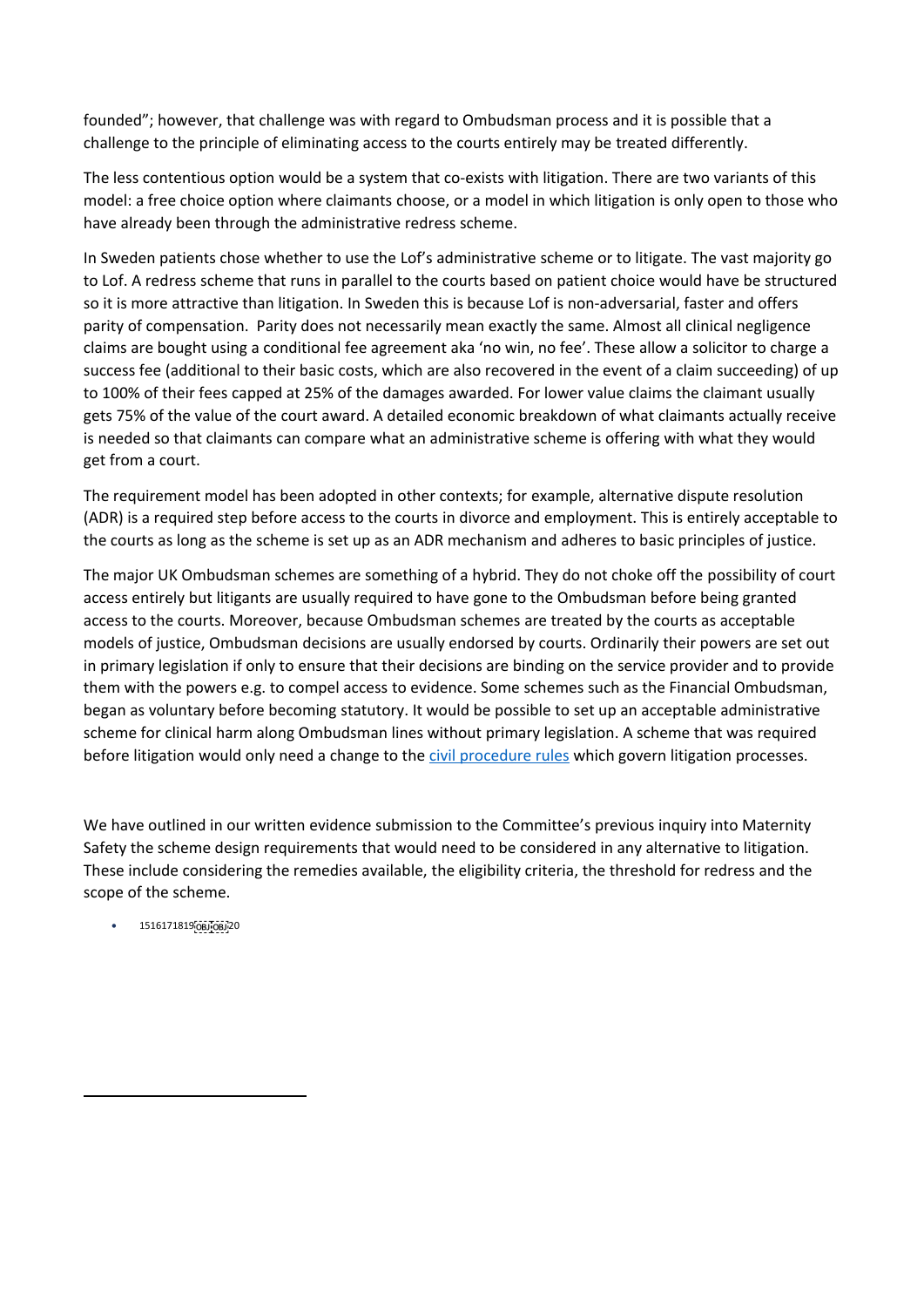### <span id="page-13-0"></span>**4. Answers to the questions posed in the Terms of Reference**

# **What are the key changes that the Government should consider as part of its review of clinical negligence litigation?**

It should consider replacing adversarial litigation with an administrative system based on system-wide judgments of culpability rather than individual blame.

# $\cdot$  What changes should be made to the way that compensation is awarded in clinical negligence claims in order to promote learning and avoid the same problem being repeated elsewhere in the system?

Litigation as a mechanism to deliver compensation has a double impact, it is adversarial and it uses an individual-focused threshold to attribute liability. Both of these have the potential to impact on willingness to disclose information, and therefore on learning. For example, when the ACC shifted from 'medical malpractice' (fault-based) to 'treatment injury' (an avoidable harm threshold that looks at systemic issues as well as individual errors), the average decision time for a claim fell from over 5 months to 13 days.<sup>21</sup> This was thought to be because doctors were not so fearful of being found at fault so supported patient claims. This is not surprising: no one wants to be blamed. This demonstrates that even in a non-adversarial system it is essential to apply a system-based eligibility test to maximise efficiency. Exactly what that test is would depend on the scheme design, but what is essential is that you have both a non-adversarial system and a system-based eligibility test.

It is impossible to know if the problem you see in a claim is a one off or part of a pattern if you have limited information on how often that problem occurs. NHS Resolution is not notified of 97% of potential clinical negligence claims. It is impossible to learn from an incident you don't know about. When you are limited to just 3% of the opportunities to learn, the ability to spot trends and patterns is drastically reduced. If contacts/potential claims were known to the NHS this would enable far greater analysis. This could be achieved by replacing litigation with an administrative system where claimants report to that rather than to a solicitor who filters out most of the information before it gets to the NHS.

# $\triangleleft$  How can clinical negligence processes be simplified so that patients can receive redress more quickly?

There have been improvements, for example the faster notification seen under the ENS. In practice improving the speed of notification is out of the hands of NHS Resolution for the majority of cases. It is only possible in birth injuries because of EBC investigations and later HSIB investigations. In theory this type of approach could be expanded to other types of harms which fall into specific criteria, but as there is no centralised NHS reporting on these there is no obvious mechanism. It is, and will remain, in the hands of claimant lawyers to notify. They can only do this once they have investigated whether there is a valid claim, and it any attempt to time-limit to this process is likely to be difficult and contentious.

'Delay, Deny, Defend' was the mantra used to attack NHS Resolution. While things have improved the process could be speeded up further. We have heard a lot of anecdotal reports of delays by defence solicitors because they are under resourced and therefore always behind the curve. Funding for defence

<sup>&</sup>lt;sup>21</sup> Manning J. Access to justice for New Zealand health consumers. J Law Med. 2010;18(1):178-94 at FN 65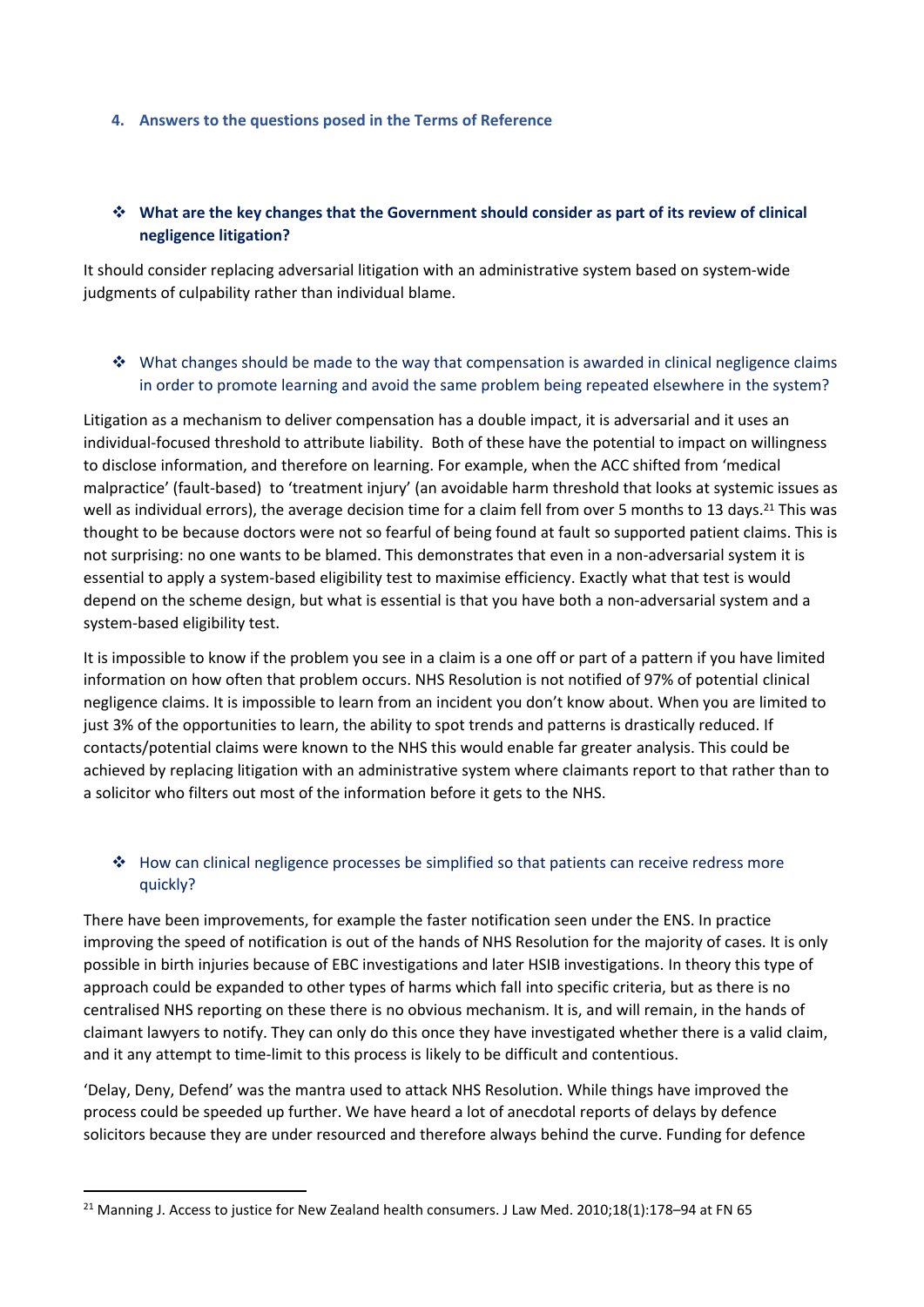panel lawyers should be reviewed to ensure that budget savings are not at the cost of the efficiency of the litigation process.

Regardless of how litigation processes are improved they simply cannot compete with non-litigation alternatives. The most striking example is in birth injuries. Since 2017 the ENS has led to significant improvements to the speed of birth injury litigation, but we are still nowhere near the timeframes that international administrative schemes operate - under four months in Virginia and under eight months in Florida. While birth injuries provide a vivid example there is a plethora of evidence<sup>22</sup> from other schemes, such as ACC in New Zealand and the Nordic countries, which indicates that administrative schemes have much faster claim processing times.

A specific change could be made to legal aid in negligence claims. Virtually the only group who can obtain legal aid for clinical negligence litigation are brain injured babies. However, many such cases are brought on CFAs despite legal aid being available. Anecdotally some, but not all, claimant solicitors report the conditions on legal aid timelines are so slow and payments to experts are so low value that they feel legal the service they provide on legal aid is substandard. Retaining access to legal aid for brain injured babies was a policy decision, if that decision has been reversed then it should be clearly stated rather than effectively shunting that option in via the back door. If the policy remains unchanged then efforts should be made to improve Legal Aid and make it workable, including looking at timeframes for payments, the level of expert fees paid and, potentially, this could include exploring mechanisms to limit the use of CFAs such as prohibiting success fees where legal aid provides a reasonable alternative.

# What role could an expanded Early Notification scheme play in improving transparency and efficiency system-wide?

This scheme makes litigation run more smoothly, it does not address the blame culture, which has implications for open disclosure and transparency. All of these qualifying maternity incidents will be investigated by HSIB in a no-blame investigation, which encourages openness. Ideally the ENS should be halted and an administrative scheme which delivers both the investigation and compensation decisions should investigate. While this could be achieved by adding a compensation function to the HSIB maternity investigations, this is not what HSIB was set up to do and may detract from their core purpose. Moreover, if the ultimate aim is to covers all clinical negligence (as we suggest) then a new bespoke organisation would be a better solution.

When [Better](https://www.england.nhs.uk/wp-content/uploads/2016/02/national-maternity-review-report.pdf) [Births,](https://www.england.nhs.uk/wp-content/uploads/2016/02/national-maternity-review-report.pdf) the report of the National Maternity Review, was published In February 2016 it recommended an administrative Rapid Resolution and Redress Scheme (RRR). RRR comprised a nonadversarial insurance-based scheme for obtaining redress based on avoidable harm. An independent organisation was to investigate births that met the EBC criteria to see if the harm could have been avoided, and if so compensate the families and disseminate learning. This was influenced by LOF the Swedish patient injury scheme which resolves claims using an administrative scheme based on avoidable harm. This collates all the information, like ENS. However, unlike ENS Lof uses a system-wide approach to avoid individual blame, meaning that doctors will help patients make claims because they don't fear the consequences. These factors enable better learning and the resulting drop in birth injury rates was clear from the evidence presented to the Committee's Maternity Safety Inquiry by Pelle Gustafson from LoF. RRR as it was envisaged has not been implemented, instead we have the blame focussed ENS. We do not have a clear decrease in brain injuries, and as a result we have an increasing clinical negligence bill.

<sup>&</sup>lt;sup>22</sup> Macleod & Hodges Redress Schemes for Personal Injuries (Hart, 2017)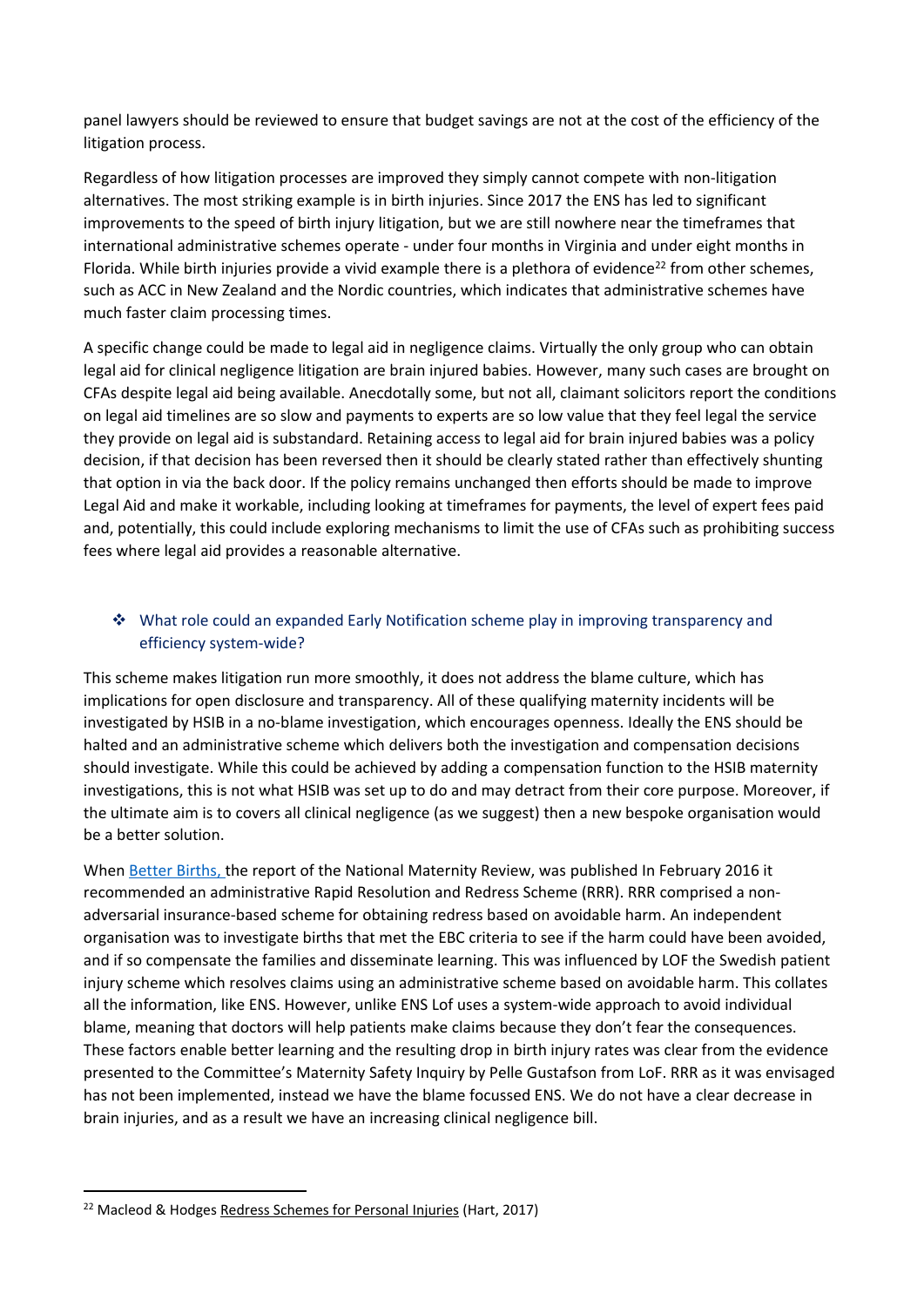$\cdot \cdot$  The Government has reiterated its intention to extend fixed recoverable costs, which limit the amount that can be paid out to meet legal costs, to clinical negligence cases with settlements of less than £25,000. At what level should these fixed recoverable costs be set, and are there any circumstances in which they should not apply to clinical negligence cases?

The 2017 NAO report is clear that the current proposals, including FRCs would not be sufficient to curtail the rising clinical negligence bill. We cannot comment on the level at which costs should be set. However, we spend a lot of time with both the defence and claimant law communities, and we are acutely aware of numerous anecdotal reports that the defendant solicitors are under-resourced which causes delays to the litigation process and therefore adds cost. We would caution against using the costs incurred by NHS Resolution's panel solicitors as a basis for calculating FRCs without an extensive analysis of whether the rates paid to them are realistic and actually represent value for money. Whichever threshold is selected there will be a degree of threshold massaging, which has the potential to distort claims values.<sup>23</sup>

Even if FRCs are introduced, we – and many lawyers to whom we have spoken in the course of our work in this area over the recent past - would expect that the sector will weather this storm. Claimant lawyers are resourceful, and if a system is workable they will make it work. Solicitors firms are savvy commercial enterprises and there will be an analysis of the stage a claim needs to get to in the FRC processes which maximises returns s. If FRCs are not workable and the only available route to justice is denied then the judiciary will take action to correct this.

# \* To what extent does the adversarial nature of the current clinical negligence system create a 'blame culture' which affects medical advice and decision making?

It is very clear from the that the midwives' testimonies in the Robertson & Thomson paper that clinical negligence can be an extremely stressful process. The impact this had on these professionals is clear, including eroding their professional identity, causing stress related illnesses and, in some cases, resulting in an unhealthy use of alcohol. No profession would want its members to undergo this level of stress, and the inevitable impact it has on staffing and the provision of care.

While the adversarial nature of litigation is important in creating a blame culture the threshold used to judge eligibility for compensation is also important, see the answer to the *'What changes should be made to the way that compensation is awarded in clinical negligence claims in order to promote learning and avoid the same problem being repeated elsewhere in the system?'* question above.

# $\triangleleft$  How important is it that any clinical negligence system encourages lesson learning and commitment to change as the result of any action?

It is very important that lessons are learned and that there is a commitment to action. However, there are very limited mechanisms which clinical negligence can used to do this. The only outcomes the courts can demand from clinical negligence litigation are damages. We do not have a culture of exemplary or punitive damages, as there is in US for example, and given the NHS is state funded this would be entirely inappropriate (not to mention of questionable effectiveness). The courts have limited scope to encourage lesson learning.

There is some scope for NHS resolution to encourage lesson learning using financial leverage by risk pricing the CNST premium. There is also the potential to benchmark services to facilitate organisations knowing

<sup>&</sup>lt;sup>23</sup> See Chapter 10 Motor Vehicle Coverage in the USA In Macleod & Hodges Redress Schemes for Personal Injuries (Hart, 2017)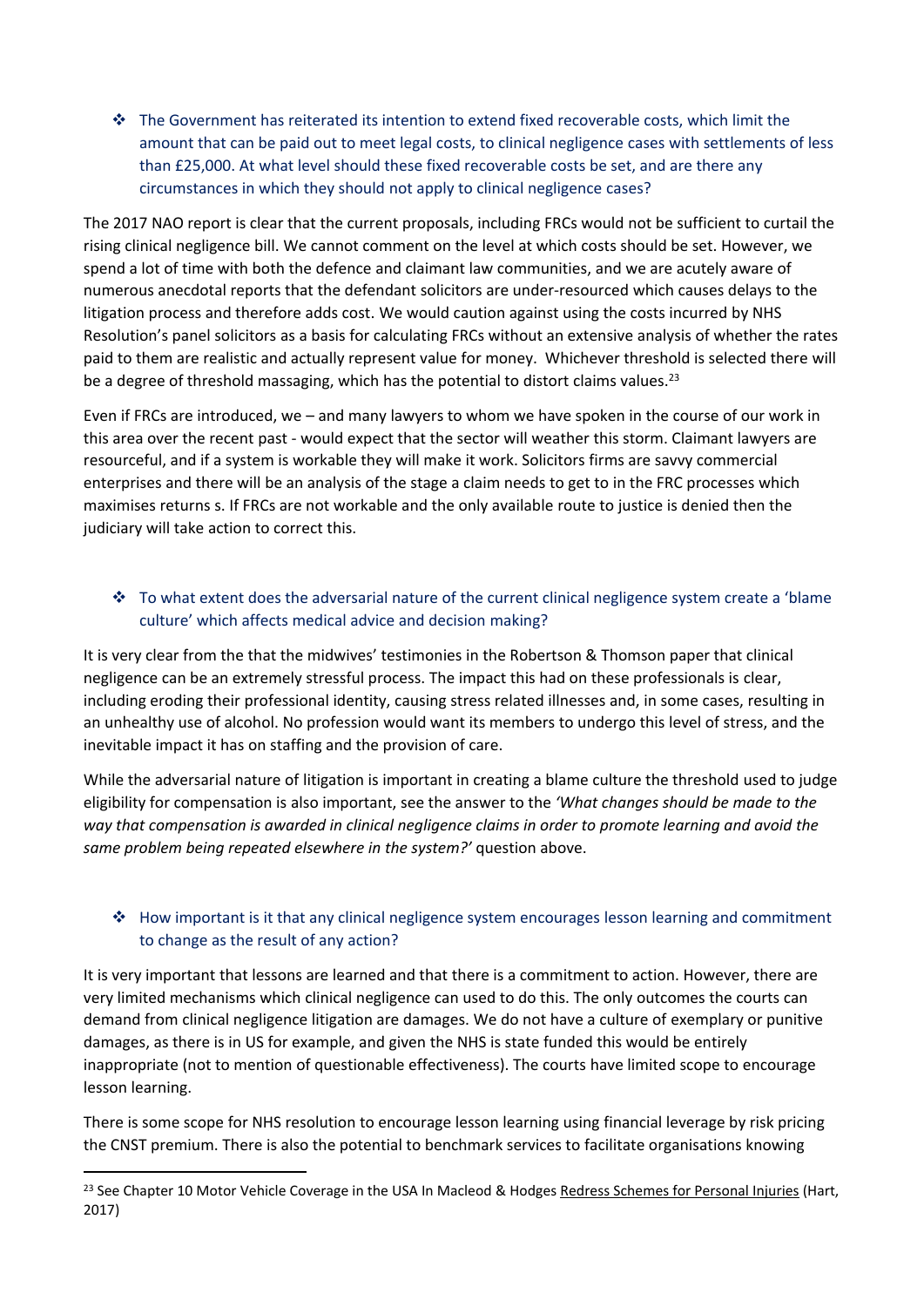where their services rank. Benchmarking needs data, and litigation is a poor source of data, as is discussed above in '*What changes should be made to the way that compensation is awarded in clinical negligence claims in order to promote learning and avoid the same problem being repeated elsewhere in the system?'*.

NHS Resolutions Maternity Safety Incentives Scheme was an attempt to encourage safer care using financial incentives. In some cases, East Kent, etc, it was an abject failure. Not only did it fail to ensure safer care, but worse still it enabled Trusts that were providing inadequate services to publicly state they were part of a Maternity Safety scheme. Lesson learning in clinical negligence has to apply to everyone, not just healthcare providers.

# $\clubsuit$  What changes should be made to clinical negligence claims in enable a move away from a blame culture and towards a learning culture in the NHS?

The fact that a midwives describe conferences with their own barristers, who are on their side in the litigation, as 'intimidating' and 'terrifying' indicates how difficult this adversarial process can be. Blame, and feeling blamed, can come from a range of factors. This includes the adversarial process, the thresholds used to determine compensation, the threat of regulatory sanctions and issues of professional identity.

Changing the system by which we compensate harmed individuals can have a significant impact. We return to the example from New Zealand when the ACC shifted from 'medical malpractice' (individual fault-based) to 'treatment injury' (an avoidable harm threshold that looks at systemic issues as well as individual errors), the average decision time for a claim fell from over 5 months to 13 days.<sup>24</sup> If you lessen the barriers that prevent professionals from making early candid disclosure you will have a system that works better both for doctors combined with quicker earlier resolution which is much better for patients

# How can the Healthcare Safety Investigation Branch work to improve short-term responses to patient safety incidents and therefore reduce the number of those who are forced to pursue litigation as a means of obtaining non-financial remedies?

This comes back to the point that litigation cannot mandate non-financial remedies, so is not the most appropriate mechanism for that end. We know that individual's end up in litigation out of sheer desperation to prevent the same thing from happening to someone else, to obtain an explanation, or to hold to account the staff/organisation. HSIB carry out two types of investigations, national investigations and maternity investigations. The National Investigations involve affected families, but they are strategic projects and they cannot realistically engage with every individual who has been affected by the topic. For this reason, national investigations are unlikely to provide the specific answers relating to the treatment of an individual that claimants are looking for.

The maternity investigations are very different, they are focussed on the care that individual received. They are comprehensive in that all qualifying incidents should be investigated. For that reason, they are able to provide answers about the specific treatment a patient received.

HSIB maternity investigations replace a local investigation. This raises concerns of a lack of local ownership and accountability. Joint investigations would enable a Trust to have ownership of any learnings and the resulting strategies implemented to prevent reoccurrence. This is key in driving improvements.

One very positive UK development is that birth injuries information is being collated to enable learning. However, Trusts must notify both HSIB and NHS Resolution's ENS. There are plans that this is rationalised so

<sup>&</sup>lt;sup>24</sup> Manning J. Access to justice for New Zealand health consumers. J Law Med. 2010;18(1):178-94 at FN 65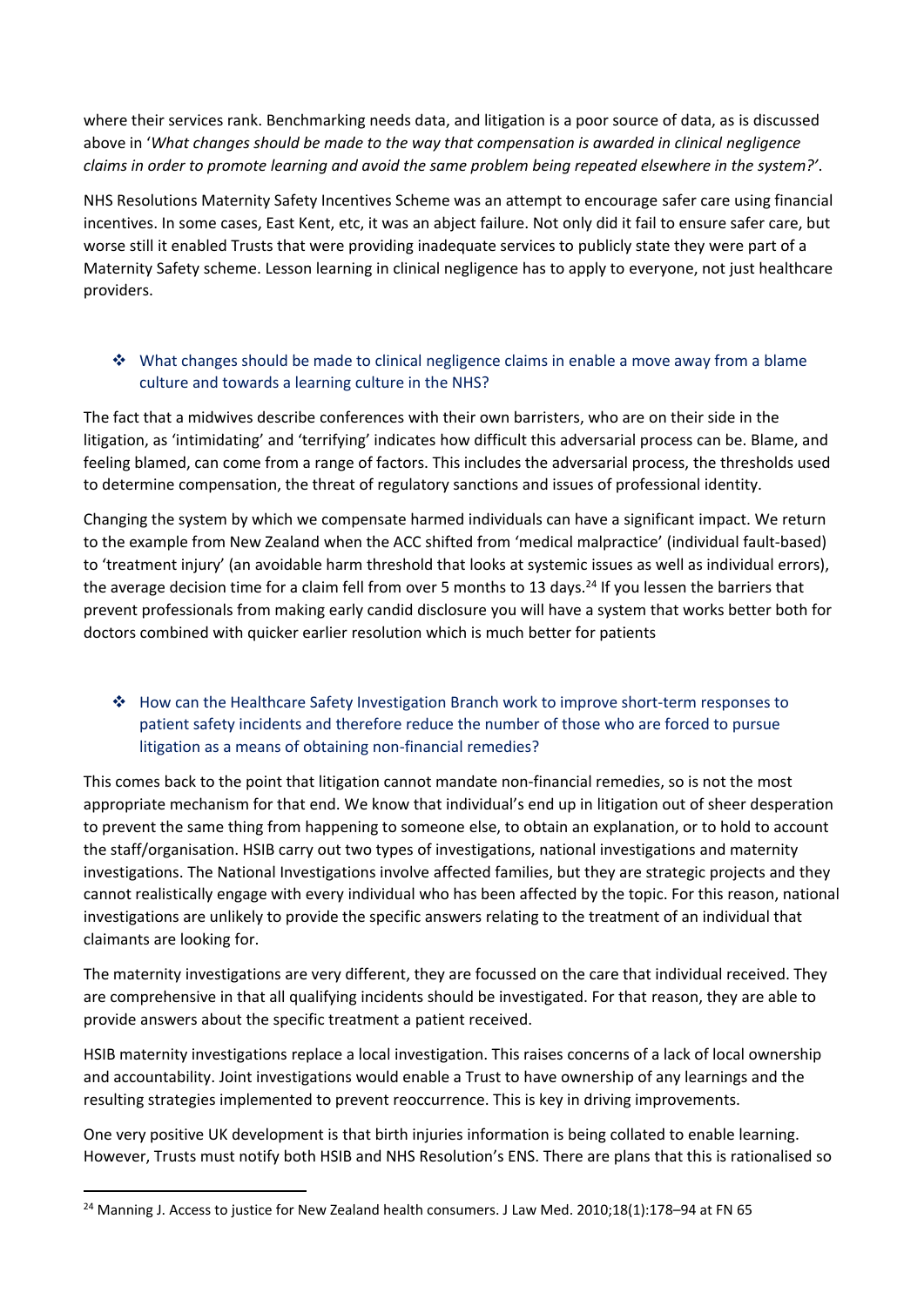that information is entered into a single notification point. There is a concern that this will actually inhibit the open flow of information. The initial information will feed into HSIB for a 'no blame' investigation; while at the same time reporting to the Trust's legal department under ENS, which is blame-based. The rationale for 'safe space' is to enable open disclosure. This joint initial reporting risks contaminating all of the investigations with a closed blame culture, rather than in an open safe space.

# ❖ What legislative changes will be required to support these changes?

This depends on what options are chosen. If an administrative redress scheme was to be an exclusive remedy instead of clinical negligence litigation that would require primary legislation and would be highly contested.

If a scheme were to sit alongside clinical negligence limitation as an alternative to litigation no legislation would be required.

If a scheme were a precursor to litigation, then it would be possible to set up an acceptable administrative scheme for clinical harm along Ombudsman lines without primary legislation. A scheme that was required before litigation would only need a change to the [civil](https://www.justice.gov.uk/courts/procedure-rules/civil/rules) [procedure](https://www.justice.gov.uk/courts/procedure-rules/civil/rules) [rules](https://www.justice.gov.uk/courts/procedure-rules/civil/rules) which govern litigation processes.

Trusts are not required to use NHS Resolution; it is a choice. At the moment Trusts have no option other than litigation, but there is scope for change.